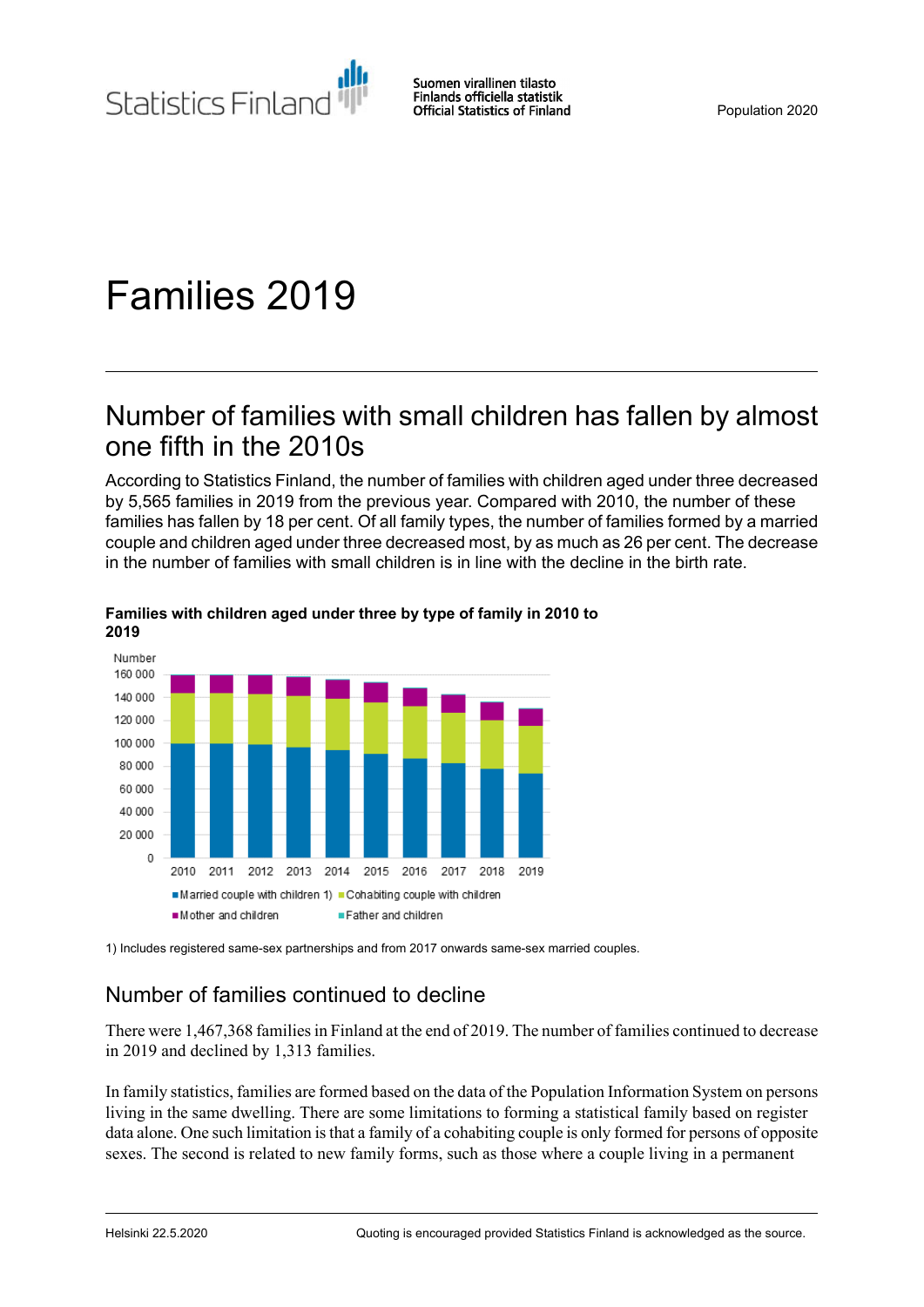partnership is not living together. The formation of statistical families is described in more detail in the quality description.

## The number of childless couples continued growing

Examined by family type, 64 per cent of all families were families of married couples. The number of families formed by opposite-sex married couples and children decreased by 8,117 families from the previous year. The number of families formed by cohabiting couples and children, in turn, decreased by 304 families from the previous year. By contrast, the number of cohabiting families without children increased by 4,091. Same-sex cohabiting couples are not formed in family statistics, but only cohabiting couples of opposite sexes are taken into consideration here. The number of opposite-sex married couples without children grew by 1,606 families. The number of one-parent families also grew by 593 families. Unlike in previous years, the number of families consisting of a mother and children no longer grew but diminished by 129 families. In contrast, the number of families consisting of a father and children grew by 722.

The number of same-sex married couples increased by 338, while the number of registered couples decreased by 128. The development is a natural continuum of the amendment to the Marriage Act that entered into force at the beginning of March 2017, as a result of which part of registered partners have changed their partnership into marriage and new registered partnerships can no longer be formed. There were 1,154 families formed by couples in registered partnerships and 2,318 families of same-sex married couples. Of them, 62 per cent were families of female couples. Twenty-four per cent of families were families of cohabiting couples and 13 per cent were one-parent families, which is the same as in the previous year. In 2019, there were 1,221,456 persons living alone, or 30,159 more than in the previous year.

The average size of a family was 2.74. As late as in 1990, the average size of a family was three persons. Seventy-three per cent of the population, or 4,013,944 persons, belonged to a family, which is 19,777 fewer than in the year before. The share of persons belonging to a family has been decreasing steadily. As late as 1990, their share of the population was 82 per cent.

## Ever fewer families with children

The total number of families with children was 558,302. The number declined by 3,663 from the year before. The decrease is 614 lower than in the previous year, but clearly higher than on average in the last good ten years, when the annual decrease has been around 2,000. A family with children has at least one child under the age of 18. The decrease in the number of families with children mainly indicates that the age groups of children coming of age in the families is larger than the new age groups being born. In addition to the size of age groups being born and coming of age, the number is also influenced by other factors, such as international migration.

A total of 38 per cent of the population belonged to families with children. The most common family type of families with children was still a family formed by an opposite-sex married couple, making up 57 per cent of families with children. One-fifth of families with children were families of cohabiting couples. The share of families formed by a mother and children among families with children was also 20 per cent. Even though the number of families formed by father and children has grown, their number is still very low, three per cent. A same-sex married couple was a parent in 593 families with children and a registered couple in 245 families with children.

## The average number of children was 1.8 in families with children

There were a total of 1,028,030 underage children in families with children, 9,965 down from the previous year. The average number of children was 1.84 in families with children. The figure has remained stable, although the number of children has declined. Of families with children, 43 per cent had one child, 39 per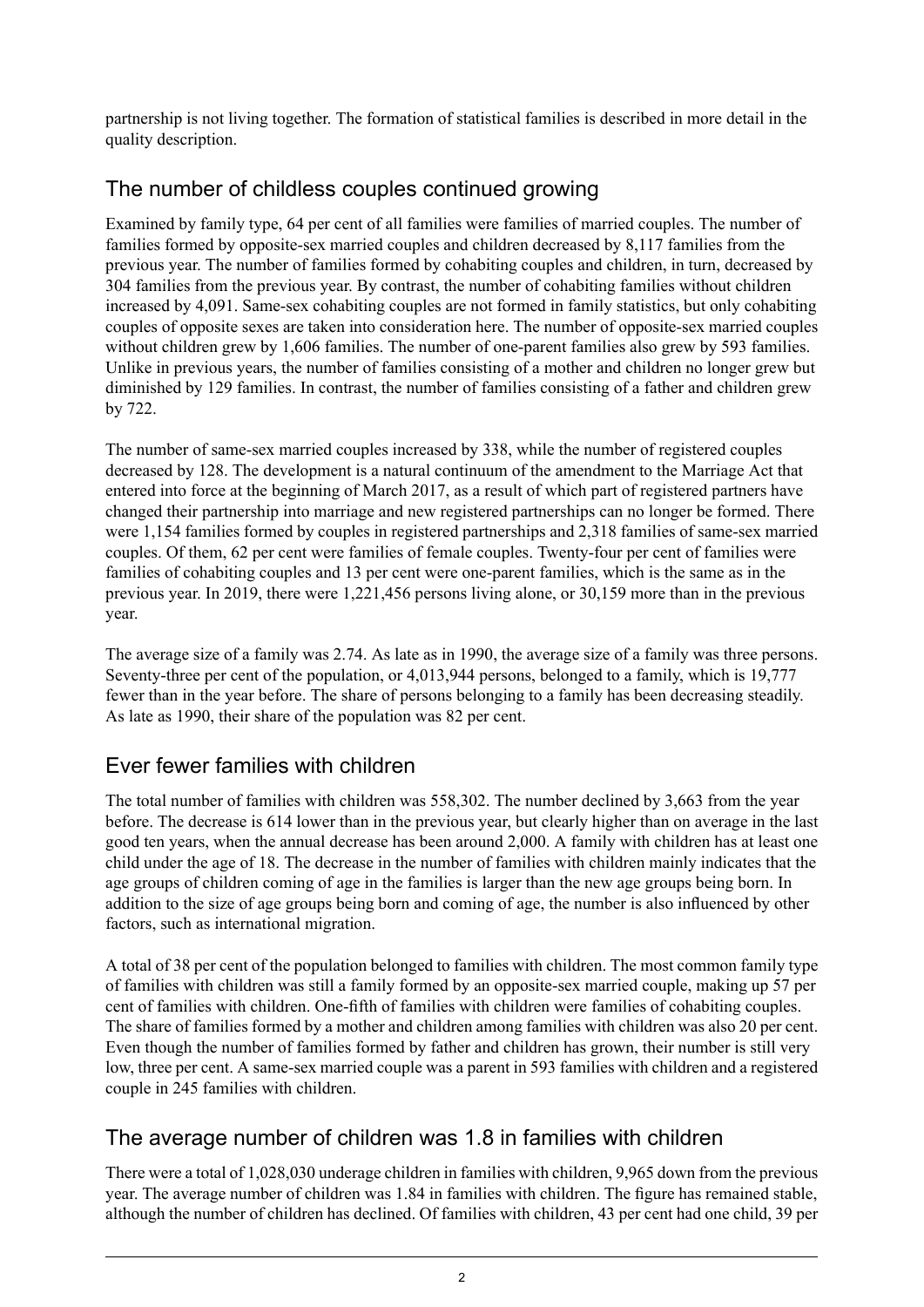cent two children and 13 per cent three children. Five per cent of families with children had at least four children aged under 18. The shares have remained unchanged.

In family statistics, children are included in a family based on where they are registered. So, in case of divorce, the child is only included in the family of one parent even if the parents would in practice have joint custody. Children's shared residence was studied in the ad hoc module of Statistics Finland's Labour Force Survey in 2018. Data on shared residence were published on 17 June 2019. According to the results, there were altogether around 110,000 children living in two homes and 40,000 of these children lived equally much in both homes.

Family statistics describe the size of families in Finland at a given moment and thus do not represent the eventual number of children in families.

## Every tenth child is living in a reconstituted family

At the end of 2019, there were 50,607 reconstituted families. The number of reconstituted families went down by 110 from the previous year. The share of reconstituted families in families with children has remained at nine per cent since 2004. Slightly over one-half, 54 per cent, of the parents of reconstituted families were cohabiting and close on one-half, 46 per cent, were married. Only families of opposite-sex couples are taken into account in reconstituted families.

On average, reconstituted families have two children, i.e. slightly more than families with children in general. Sixty per cent of the children were brought into the family by their mother. The share hasremained at almost the same level for a quarter century. A reconstituted family is a family with at least one child aged under 18 of one parent only.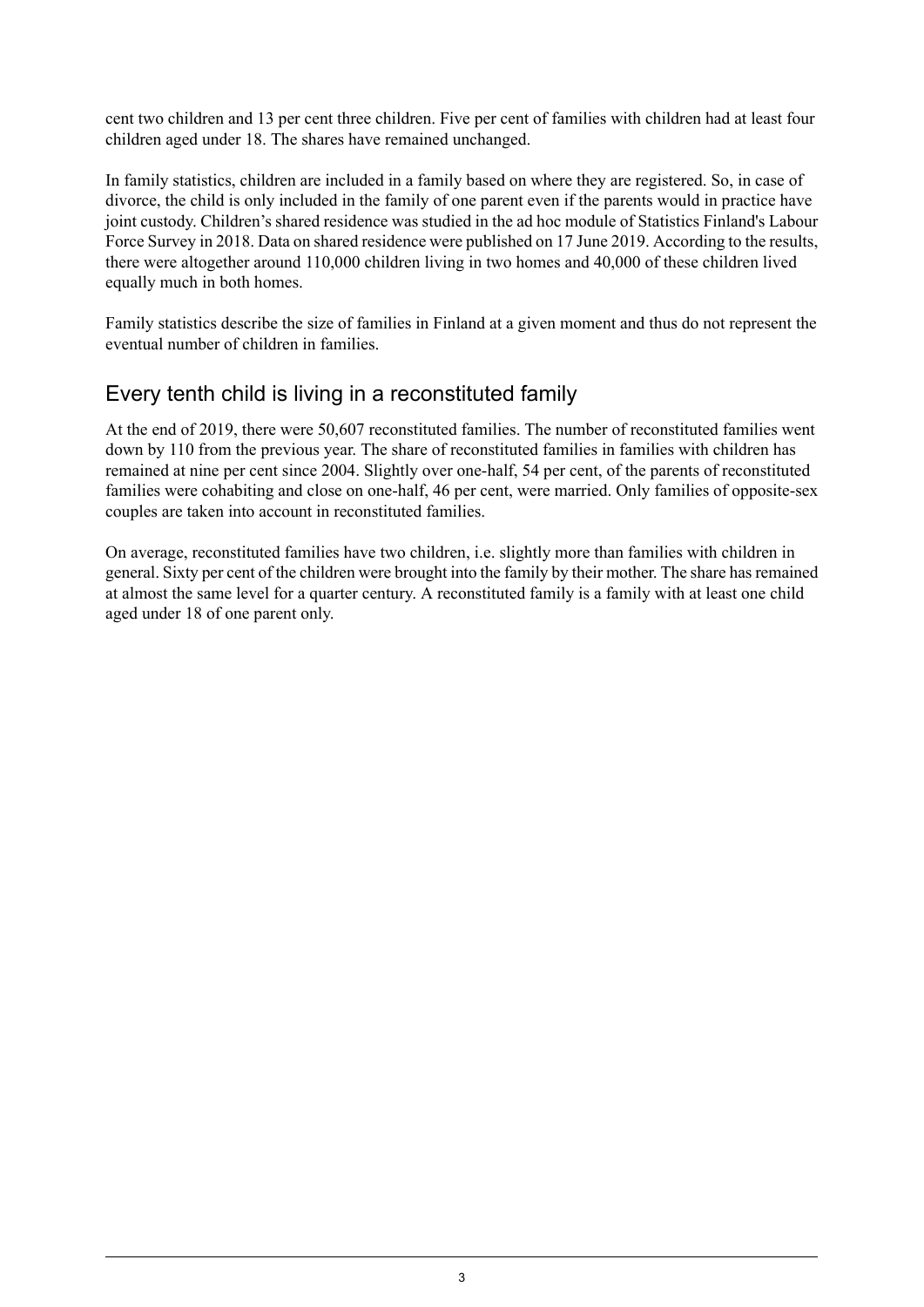### **Families by type in 1990 to 2019**

| Type of<br>family                                                     | 1990      | 1995      | 2000      | 2005      | 2010                 | 2015                                                                                                | 2016    | 2017    | 2018    | 2019    | Change<br>2018-2019 |
|-----------------------------------------------------------------------|-----------|-----------|-----------|-----------|----------------------|-----------------------------------------------------------------------------------------------------|---------|---------|---------|---------|---------------------|
| Families<br>total                                                     |           |           |           |           |                      | 1 365 341 1 382 970 1 401 963 1 426 002 1 455 073 1 475 335 1 475 583 1 471 500 1 468 681 1 467 368 |         |         |         |         | $-1313$             |
| Married<br>opposite-<br>sex<br>couple<br>without<br>children          | 364 452   | 395 953   | 436 019   | 481 209   | 513889               | 528 539                                                                                             | 529 697 | 530 404 | 532 304 | 533 910 | 1606                |
| Married<br>opposite-<br>sex<br>couple<br>with<br>children             | 640 062   | 579 578   | 514 868   | 468 266   | 446 433              | 424 185                                                                                             | 418 032 | 412 102 | 404 142 | 396 025 | $-8117$             |
| Married<br>same-sex<br>couple,<br>men <sup>1</sup>                    | $\sim$    | $\ddotsc$ | $\ddotsc$ | $\ddotsc$ | $\ddot{\phantom{0}}$ |                                                                                                     |         | 524     | 675     | 784     | 109                 |
| Married<br>same-sex<br>couple,<br>women<br>1)                         |           |           |           |           | $\ddotsc$            |                                                                                                     |         | 1 0 4 2 | 1 3 0 5 | 1 5 3 4 | 229                 |
| Cohabiting<br>opposite-<br>sex<br>couple<br>no children<br>Cohabiting | 123 471   | 135 996   | 160 132   | 180 590   | 195 967              | 215 620                                                                                             | 218 439 | 217 644 | 220 179 | 224 270 | 4 0 9 1             |
| opposite-<br>sex<br>couple<br>with<br>children                        | 65896     | 85 309    | 102 581   | 112 847   | 117 254              | 122 657                                                                                             | 123 321 | 123 234 | 122 614 | 122 918 | 304                 |
| Mother and<br>children                                                | 147 297   | 159 063   | 159 432   | 153 024   | 149 651              | 150 274                                                                                             | 151 459 | 152 460 | 152 888 | 152 759 | $-129$              |
| Father and<br>children                                                | 24 163    | 27 071    | 28 931    | 29 238    | 30 278               | 31 452                                                                                              | 31 951  | 32 616  | 33 29 2 | 34 014  | 722                 |
| Registered<br>male<br>couple <sup>1</sup><br>Registered               | $\ddotsc$ | $\ddotsc$ | $\ddotsc$ | 398       | 706                  | 1 0 2 3                                                                                             | 1 0 5 2 | 640     | 586     | 547     | $-39$               |
| female<br>$couple$ <sup><math>1)</math></sup>                         | $\ddotsc$ | $\ddotsc$ | $\ddotsc$ | 430       | 895                  | 1585                                                                                                | 1 6 3 2 | 834     | 696     | 607     | $-89$               |
| Family<br>population                                                  |           |           |           |           |                      | 4 101 922 4 093 038 4 053 850 4 037 753 4 065 168 4 080 544 4 072 565 4 055 224 4 033 721 4 013 944 |         |         |         |         | $-19777$            |
| Population<br>31.12.                                                  |           |           |           |           |                      | 4 998 478 5 116 829 5 181 115 5 255 580 5 375 276 5 487 308 5 503 297 5 513 130 5 517 919 5 525 292 |         |         |         |         | 7 3 7 3             |
| Proportion<br>of family<br>population                                 | 82,1      | 80,0      | 78,2      | 76,8      | 75,6                 | 74,4                                                                                                | 74,0    | 73,6    | 73,1    | 72,6    | $-0,5$              |
| Average<br>size of<br>family                                          | 3,00      | 2,96      | 2,89      | 2,83      | 2,79                 | 2,77                                                                                                | 2,76    | 2,76    | 2,75    | 2,74    | $-0,01$             |

1) Families of the type "married same-sex couple with children" numbered 616 and "registered couple with children" 257 in 2019.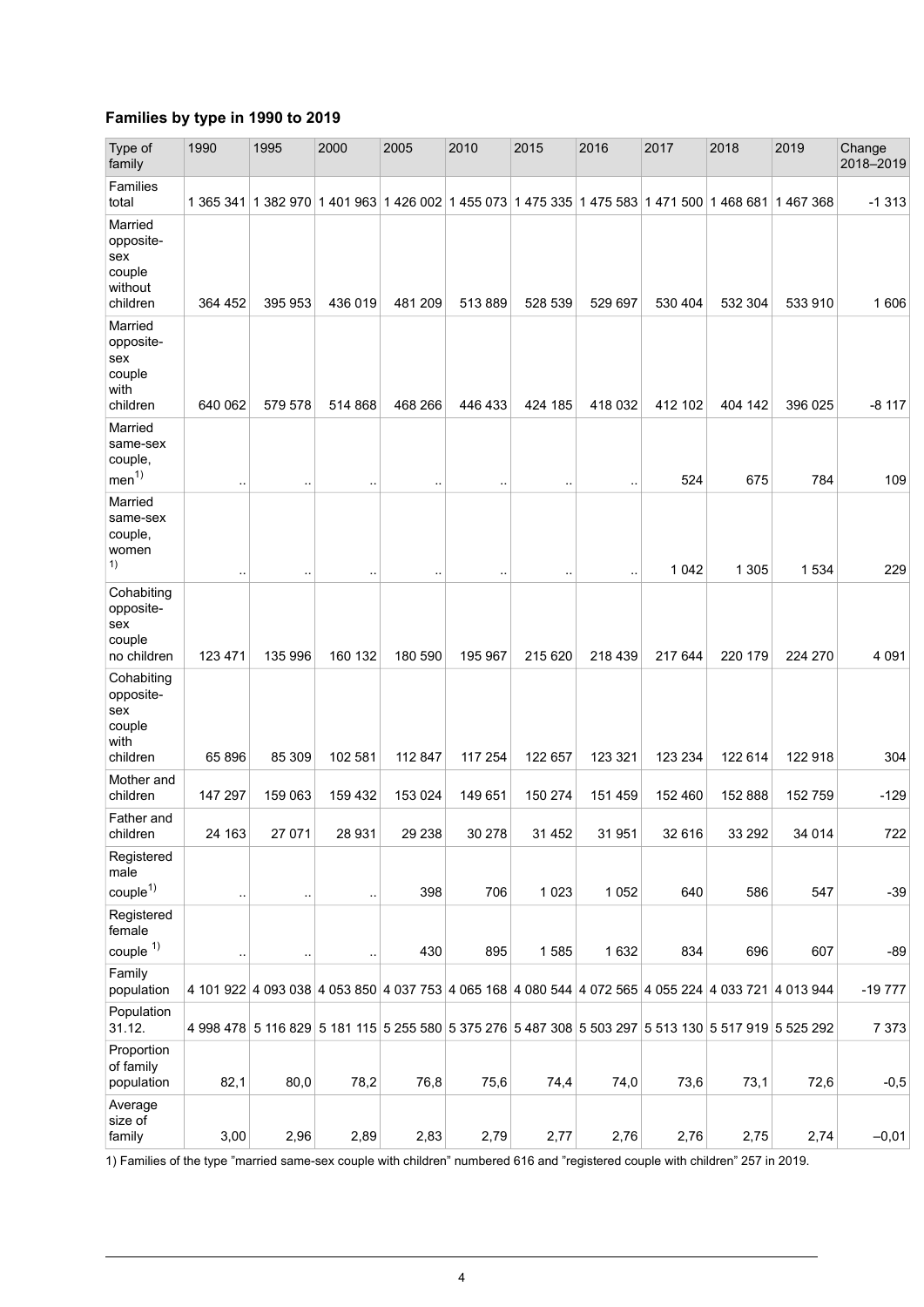## **Contents**

## **Tables**

### **Appendix tables**

| Appendix table 3. Families with underage children by type in 1950–2019 (Corrected on 24 August 2020)9 |  |
|-------------------------------------------------------------------------------------------------------|--|
|                                                                                                       |  |

## Figures

### **Appendix figures**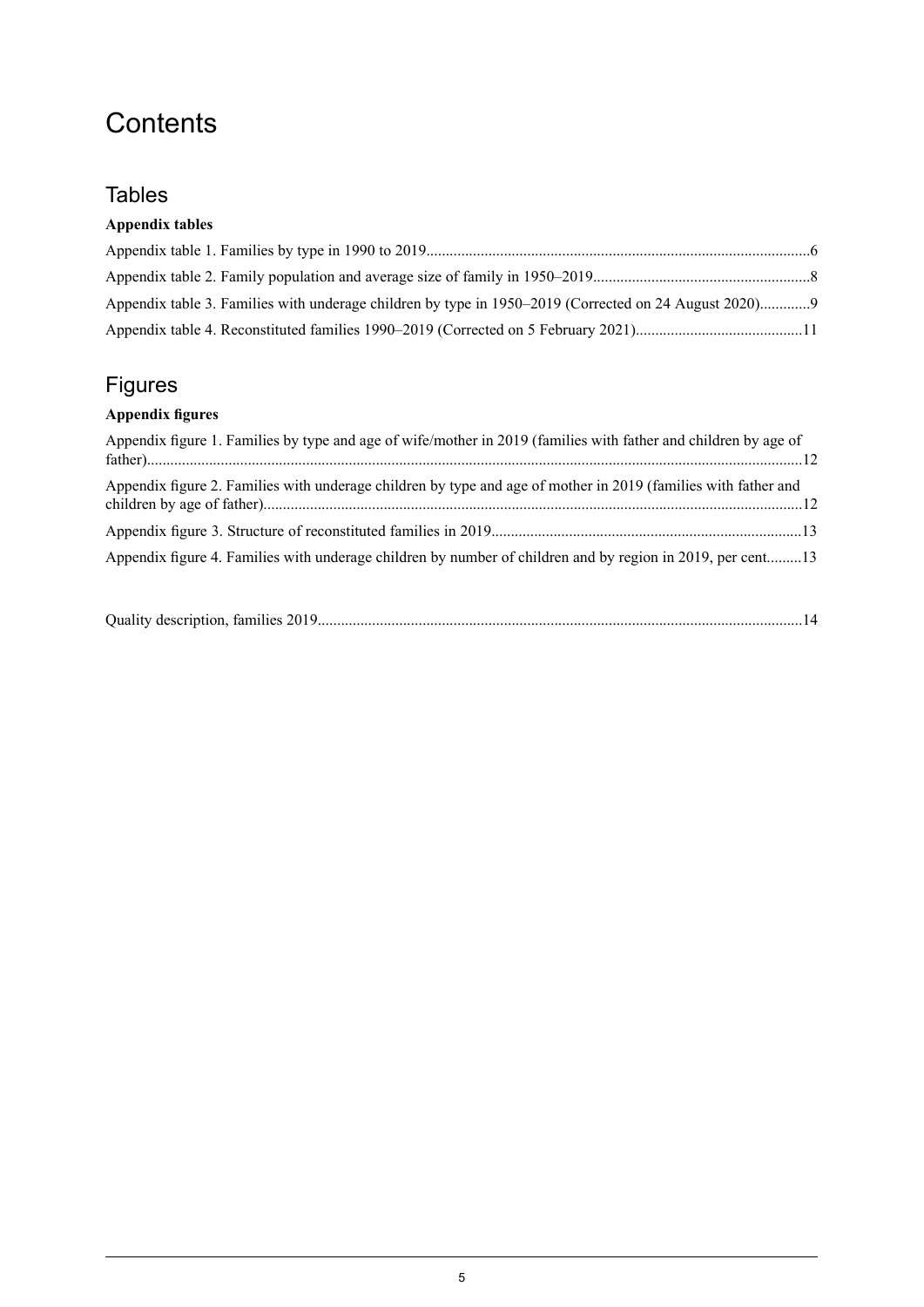## Appendix tables

#### <span id="page-5-0"></span>**Appendix table 1. Families by type in 1990 to 2019**

| Year       | Total                | Married<br>opposite-<br>sex<br>couple<br>without<br>children | Married<br>opposite-<br>sex<br>couple<br>with<br>children | Married Married<br>same-<br>sex<br>couple,<br>men $3)$ | same-<br>sex<br>couple,<br>women <sup>3)</sup> without | Cohabiting<br>opposite-<br>sex<br>couple<br>children | Cohabiting<br>opposite-<br>sex<br>couple<br>with<br>children | Mother<br>and   | Father<br>and | Registered<br>male<br>children children couple 3) | Registered<br>female<br>couple <sup>3</sup> |
|------------|----------------------|--------------------------------------------------------------|-----------------------------------------------------------|--------------------------------------------------------|--------------------------------------------------------|------------------------------------------------------|--------------------------------------------------------------|-----------------|---------------|---------------------------------------------------|---------------------------------------------|
| 1950       | 930 572              | 176 650                                                      | 593 763                                                   |                                                        | $\cdot$                                                | $\ddotsc$                                            |                                                              | 137 803         | 22 356        |                                                   |                                             |
| 1960       | 1 036 270            | 207 897                                                      | 678 822                                                   | $\cdot$ .                                              | $\cdot$ .                                              |                                                      | $\ddot{\phantom{1}}$                                         | 129 706         | 19845         | $\ddot{\phantom{a}}$                              |                                             |
| $1970^{1}$ | 1 153 878            | 260 562                                                      | 722 001                                                   | ٠.                                                     | $\ddot{\phantom{1}}$                                   | 19 100                                               |                                                              | 6 800 126 394   | 19 0 21       |                                                   | $\sim$                                      |
| $1980^{2}$ | 1 278 102            | 302 818                                                      | 711 226                                                   | ٠.                                                     | $\ddot{\phantom{a}}$                                   | 65 900                                               |                                                              | 36 200 140 725  | 21 233        |                                                   | $\sim$                                      |
| 1985       | 1 331 971            | 323 584                                                      | 701 544                                                   | $\ddotsc$                                              | $\ddotsc$                                              | 87709                                                |                                                              | 46 632 149 399  | 23 103        | $\ddotsc$                                         | $\sim$                                      |
| 1990       | 1 365 341            | 364 452                                                      | 640 062                                                   | $\cdot$ .                                              | $\ddot{\phantom{1}}$                                   | 123 471                                              |                                                              | 65 896 147 297  | 24 163        | $\ddotsc$                                         | $\epsilon$                                  |
| 1991       | $\ddot{\phantom{a}}$ | $\cdot$ .                                                    |                                                           | $\cdot$ .                                              | $\cdot$ .                                              | $\sim$                                               | $\ddot{\phantom{1}}$                                         | $\cdot$ .       |               | $\ddot{\phantom{a}}$                              | $\sim$                                      |
| 1992       | 1 374 961            | 376 429                                                      | 617 303                                                   | ٠.                                                     | $\ddot{\phantom{a}}$                                   | 129 031                                              |                                                              | 75 617 151 373  | 25 208        |                                                   | $\ddotsc$                                   |
| 1993       | 1 377 451            | 380 753                                                      | 607 921                                                   | $\ddotsc$                                              | $\ddot{\phantom{a}}$                                   | 129 429                                              |                                                              | 79 739 153 774  | 25 8 35       |                                                   | $\epsilon$                                  |
| 1994       | 1 379 852            | 388 417                                                      | 593 787                                                   | $\ddotsc$                                              | $\cdot$ .                                              | 131899                                               |                                                              | 81 755 157 429  | 26 5 65       |                                                   | $\sim$                                      |
| 1995       | 1 382 970            | 395 953                                                      | 579 578                                                   | $\ddotsc$                                              | $\ddot{\phantom{a}}$                                   | 135 996                                              |                                                              | 85 309 159 063  | 27 071        |                                                   | $\ddot{\phantom{1}}$                        |
| 1996       | 1 386 414            | 403 584                                                      | 566 686                                                   | $\ddotsc$                                              | $\ddotsc$                                              | 140 194                                              |                                                              | 88 906 159 563  | 27 481        | $\ddotsc$                                         | $\ddotsc$                                   |
| 1997       | 1 389 920            | 410 743                                                      | 553 729                                                   | $\cdot$ .                                              | $\ddotsc$                                              | 144 557                                              |                                                              | 93 058 159 918  | 27915         |                                                   | $\sim$                                      |
| 1998       | 1 393 793            | 418 927                                                      | 539 899                                                   | $\ddotsc$                                              | $\ldots$                                               | 150 272                                              |                                                              | 96 228 160 059  | 28 4 08       |                                                   | $\ddot{\phantom{1}}$                        |
| 1999       | 1 397 660            | 427 138                                                      | 526 257                                                   |                                                        | $\ddot{\phantom{a}}$                                   | 155 476                                              |                                                              | 99 922 160 157  | 28710         |                                                   | $\cdot$ .                                   |
| 2000       | 1 401 963            | 436 019                                                      | 514 868                                                   | $\ddotsc$                                              | $\ddotsc$                                              | 160 132                                              |                                                              | 102 581 159 432 | 28 9 31       |                                                   | $\ddot{\phantom{1}}$                        |
| 2001       | 1 407 759            | 446 404                                                      | 501 981                                                   | $\ddotsc$                                              | $\ddotsc$                                              | 166 601                                              |                                                              | 105 399 158 440 | 28 934        |                                                   | $\ddot{\phantom{1}}$                        |
| 2002       | 1 411 947            | 454 977                                                      | 492 524                                                   | $\cdot$ .                                              | $\ddotsc$                                              | 170 368                                              |                                                              | 107 443 157 143 | 29 093        | 207                                               | 192                                         |
| 2003       | 1 415 104            | 462 561                                                      | 483 140                                                   | $\cdot$ .                                              | $\ddot{\phantom{1}}$                                   | 174 144                                              |                                                              | 109 672 156 235 | 29 3 5 2      | 271                                               | 275                                         |
| 2004       | 1 420 781            | 471 962                                                      | 475 705                                                   |                                                        | $\ddot{\phantom{a}}$                                   | 177 095                                              |                                                              | 111 294 154 851 | 29 192        | 325                                               | 357                                         |
| 2005       | 1 426 002            | 481 209                                                      | 468 266                                                   | $\ddotsc$                                              | $\ddotsc$                                              | 180 590                                              |                                                              | 112 847 153 024 | 29 238        | 398                                               | 430                                         |
| 2006       | 1 431 376            | 488 880                                                      | 461 569                                                   | $\ddotsc$                                              | $\ddot{\phantom{0}}$                                   | 184 732                                              |                                                              | 114 671 151 475 | 29 101        | 455                                               | 493                                         |
| 2007       | 1 437 709            | 496 814                                                      | 456 235                                                   | $\ddotsc$                                              | $\ddot{\phantom{a}}$                                   | 188 172                                              |                                                              | 115 860 150 251 | 29 288        | 527                                               | 562                                         |
| 2008       | 1 444 386            | 504 728                                                      | 452 180                                                   | $\cdot$ .                                              | $\cdot$ .                                              | 191 177                                              | 115 966 149 631                                              |                 | 29 4 60       | 579                                               | 665                                         |
| 2009       | 1 450 488            | 509 916                                                      | 448 897                                                   | $\cdot$ .                                              | $\cdot$ .                                              | 193 894                                              |                                                              | 116 797 149 823 | 29 7 65       | 625                                               | 771                                         |
| 2010       | 1 455 073            | 513889                                                       | 446 433                                                   | Ω.                                                     | $\ddot{\phantom{1}}$                                   | 195 967                                              |                                                              | 117 254 149 651 | 30 278        | 706                                               | 895                                         |
| 2011       | 1 460 570            | 518 550                                                      | 442 257                                                   |                                                        | $\cdot$ .                                              | 200 171                                              |                                                              | 118 054 149 196 | 30 534        | 773                                               | 1 0 3 5                                     |
| 2012       | 1 465 733            | 523 221                                                      | 439 194                                                   | ٠.                                                     | $\ddotsc$                                              | 203 334                                              |                                                              | 118 136 149 143 | 30714         | 829                                               | 1 1 6 2                                     |
| 2013       | 1 471 085            | 525 933                                                      | 434 571                                                   | $\cdot$ .                                              | $\ddot{\phantom{1}}$                                   | 208 264                                              |                                                              | 120 040 149 110 | 30 955        | 905                                               | 1 3 0 7                                     |
| 2014       | 1 473 666            | 527 238                                                      | 429 811                                                   | $\cdot$ .                                              | $\ldots$                                               | 211 673                                              |                                                              | 121 499 149 668 | 31 342        | 991                                               | 1444                                        |
| 2015       | 1 475 335            | 528 539                                                      | 424 185                                                   | $\cdot$ .                                              | $\ddot{\phantom{0}}$                                   | 215 620                                              |                                                              | 122 657 150 274 | 31 452        | 1023                                              | 1585                                        |
| 2016       | 1 475 583            | 529 697                                                      | 418 032                                                   | $\ddotsc$                                              | $\cdot$                                                | 218 439                                              |                                                              | 123 321 151 459 | 31 951        | 1 0 5 2                                           | 1632                                        |
| 2017       | 1 471 500            | 530 404                                                      | 412 102                                                   | 524                                                    | 1 0 4 2                                                | 217 644                                              |                                                              | 123 234 152 460 | 32 616        | 640                                               | 834                                         |
| 2018       | 1468681              | 532 304                                                      | 404 142                                                   | 675                                                    | 1 3 0 5                                                | 220 179                                              |                                                              | 122 614 152 888 | 33 29 2       | 586                                               | 696                                         |
| 2019       | 1 467 368            | 533 910                                                      | 396 025                                                   | 784                                                    | 1 5 3 4                                                | 224 270                                              |                                                              | 122 918 152 759 | 34 0 14       | 547                                               | 607                                         |
| Percentage |                      |                                                              |                                                           |                                                        |                                                        |                                                      |                                                              |                 |               |                                                   |                                             |
| 1950       | 100,0                | 19,0                                                         | 63,8                                                      | $\cdot$ .                                              | $\cdot$                                                | $\cdot$                                              | $\ddot{\phantom{0}}$                                         | 14,8            | 2,4           |                                                   | $\cdot$                                     |
| 1960       | 100,0                | 20,1                                                         | 65,5                                                      | $\ddot{\phantom{0}}$                                   | $\cdot$                                                | $\cdot$                                              | $\ddotsc$                                                    | 12,5            | 1,9           |                                                   | $\cdot$ .                                   |
| 1970       | 100,0                | 22,6                                                         | 62,6                                                      | $\ddotsc$                                              | $\cdot$ .                                              | 1,7                                                  | 0,6                                                          | 11,0            | 1,6           |                                                   | $\cdot$ .                                   |
| 1980       | 100,0                | 23,7                                                         | 55,6                                                      | $\ddot{\phantom{1}}$                                   | $\ddot{\phantom{1}}$                                   | 5,2                                                  | 2,8                                                          | 11,0            | 1,7           | $\ddotsc$                                         | $\epsilon$                                  |
| 1985       | 100,0                | 24,3                                                         | 52,7                                                      | $\cdot$ .                                              | $\cdot$ .                                              | 6,6                                                  | 3,5                                                          | 11,2            | 1,7           |                                                   | $\cdot$ .                                   |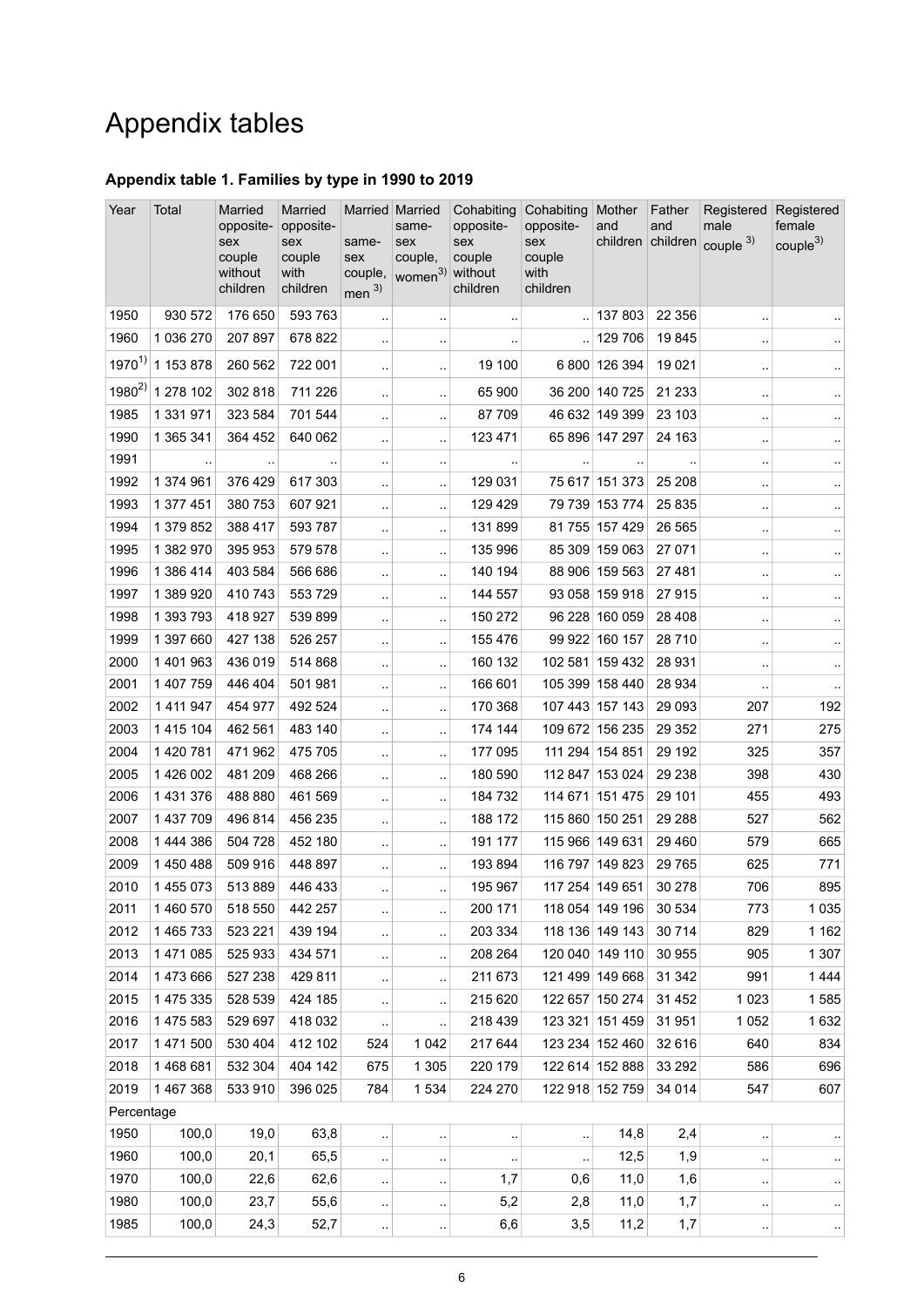| Year | Total | Married<br>opposite-<br>sex<br>couple<br>without<br>children | Married<br>opposite-<br>sex<br>couple<br>with<br>children | same-<br>sex<br>couple,<br>men <sup>3</sup> | Married Married<br>same-<br>sex<br>couple,<br>women <sup>3)</sup> without | Cohabiting<br>opposite-<br>sex<br>couple<br>children | Cohabiting<br>opposite-<br>sex<br>couple<br>with<br>children | Mother<br>and<br>children | Father<br>and<br>children | Registered<br>male<br>couple $3)$ | Registered<br>female<br>couple <sup>3)</sup> |
|------|-------|--------------------------------------------------------------|-----------------------------------------------------------|---------------------------------------------|---------------------------------------------------------------------------|------------------------------------------------------|--------------------------------------------------------------|---------------------------|---------------------------|-----------------------------------|----------------------------------------------|
| 1990 | 100,0 | 26,7                                                         | 46,9                                                      | $\ddotsc$                                   | $\ddot{\phantom{a}}$                                                      | 9,0                                                  | 4,8                                                          | 10,8                      | 1,8                       | $\ddot{\phantom{a}}$              |                                              |
| 1991 |       |                                                              |                                                           | $\ddotsc$                                   | $\ddotsc$                                                                 |                                                      |                                                              |                           |                           |                                   |                                              |
| 1992 | 100,0 | 27,4                                                         | 44,9                                                      | $\ddot{\phantom{0}}$                        | $\ddot{\phantom{1}}$                                                      | 9,4                                                  | 5,5                                                          | 11,0                      | 1,8                       | $\ddot{\phantom{1}}$ .            | $\cdot$ .                                    |
| 1993 | 100,0 | 27,6                                                         | 44,1                                                      | ÷.                                          | $\ddot{\phantom{a}}$                                                      | 9,4                                                  | 5,8                                                          | 11,2                      | 1,9                       | $\ddot{\phantom{a}}$              | $\ddotsc$                                    |
| 1994 | 100,0 | 28,1                                                         | 43,0                                                      | ÷.                                          | ÷.                                                                        | 9,6                                                  | 5,9                                                          | 11,4                      | 1,9                       | $\ddotsc$                         | $\ddotsc$                                    |
| 1995 | 100,0 | 28,6                                                         | 41,9                                                      | $\ddotsc$                                   | $\ddot{\phantom{1}}$                                                      | 9,8                                                  | 6,2                                                          | 11,5                      | 2,0                       | $\ddotsc$                         | $\ddotsc$                                    |
| 1996 | 100,0 | 29,1                                                         | 40,9                                                      | $\ddotsc$                                   | $\ddot{\phantom{a}}$                                                      | 10,1                                                 | 6,4                                                          | 11,5                      | 2,0                       | $\ddotsc$                         | ä.                                           |
| 1997 | 100,0 | 29,6                                                         | 39,8                                                      | $\ddot{\phantom{a}}$                        | $\ddot{\phantom{a}}$                                                      | 10,4                                                 | 6,7                                                          | 11,5                      | 2,0                       |                                   | $\ddotsc$                                    |
| 1998 | 100,0 | 30,1                                                         | 38,7                                                      | $\ddotsc$                                   | $\ddotsc$                                                                 | 10,8                                                 | 6,9                                                          | 11,5                      | 2,0                       | $\ddot{\phantom{a}}$              | $\ddotsc$                                    |
| 1999 | 100,0 | 30,6                                                         | 37,7                                                      | $\ddot{\phantom{a}}$                        | $\ddot{\phantom{a}}$                                                      | 11,1                                                 | 7,1                                                          | 11,5                      | 2,1                       | $\ddotsc$                         | ä.                                           |
| 2000 | 100,0 | 31,1                                                         | 36,7                                                      | $\ddot{\phantom{a}}$                        | $\ddot{\phantom{a}}$                                                      | 11,4                                                 | 7,3                                                          | 11,4                      | 2,1                       | $\ddotsc$                         | $\ddot{\phantom{1}}$                         |
| 2001 | 100,0 | 31,7                                                         | 35,7                                                      | $\ddotsc$                                   | $\ddot{\phantom{1}}$                                                      | 11,8                                                 | 7,5                                                          | 11,3                      | 2,1                       |                                   | $\ddotsc$                                    |
| 2002 | 100,0 | 32,2                                                         | 34,9                                                      | $\ddotsc$                                   | $\ddotsc$                                                                 | 12,1                                                 | 7,6                                                          | 11,1                      | 2,1                       | 0,0                               | 0,0                                          |
| 2003 | 100,0 | 32,7                                                         | 34,1                                                      | $\ddot{\phantom{a}}$                        | $\ddot{\phantom{a}}$                                                      | 12,3                                                 | 7,8                                                          | 11,0                      | 2,1                       | 0,0                               | 0,0                                          |
| 2004 | 100,0 | 33,2                                                         | 33,5                                                      | $\ddot{\phantom{0}}$                        | $\ddot{\phantom{1}}$                                                      | 12,5                                                 | 7,8                                                          | 10,9                      | 2,1                       | 0,0                               | 0,0                                          |
| 2005 | 100,0 | 33,7                                                         | 32,8                                                      | ÷.                                          | $\ddotsc$                                                                 | 12,7                                                 | 7,9                                                          | 10,7                      | 2,1                       | 0,0                               | 0,0                                          |
| 2006 | 100,0 | 34,2                                                         | 32,2                                                      | ÷.                                          | $\ddot{\phantom{a}}$                                                      | 12,9                                                 | 8,0                                                          | 10,6                      | 2,0                       | 0,0                               | 0,0                                          |
| 2007 | 100,0 | 34,6                                                         | 31,7                                                      | $\ddot{\phantom{0}}$                        | $\ddot{\phantom{1}}$                                                      | 13,1                                                 | 8,1                                                          | 10,5                      | 2,0                       | 0,0                               | 0,0                                          |
| 2008 | 100,0 | 34,9                                                         | 31,3                                                      | Ϋ,                                          | $\ddotsc$                                                                 | 13,2                                                 | 8,0                                                          | 10,4                      | 2,0                       | 0,0                               | 0,0                                          |
| 2009 | 100,0 | 35,2                                                         | 30,9                                                      | $\ddotsc$                                   | $\ddotsc$                                                                 | 13,4                                                 | 8,1                                                          | 10,3                      | 2,1                       | 0,0                               | 0,1                                          |
| 2010 | 100,0 | 35,3                                                         | 30,7                                                      | ÷.                                          |                                                                           | 13,5                                                 | 8,1                                                          | 10,3                      | 2,1                       | 0,0                               | 0, 1                                         |
| 2011 | 100,0 | 35,5                                                         | 30,3                                                      | $\ddotsc$                                   | $\ddotsc$                                                                 | 13,7                                                 | 8,1                                                          | 10,2                      | 2,1                       | 0,1                               | 0,1                                          |
| 2012 | 100,0 | 35,7                                                         | 30,0                                                      | $\ddot{\phantom{a}}$                        | $\bar{\mathbf{r}}$                                                        | 13,9                                                 | 8,1                                                          | 10,2                      | 2,1                       | 0,1                               | 0,1                                          |
| 2013 | 100,0 | 35,8                                                         | 29,5                                                      | Ϋ,                                          | $\ddot{\phantom{a}}$                                                      | 14,2                                                 | 8,2                                                          | 10,1                      | 2,1                       | 0,1                               | 0,1                                          |
| 2014 | 100,0 | 35,8                                                         | 29,2                                                      | $\ddot{\phantom{0}}$                        | $\ddotsc$                                                                 | 14,4                                                 | 8,2                                                          | 10,2                      | 2,1                       | 0,1                               | 0, 1                                         |
| 2015 | 100,0 | 35,8                                                         | 28,8                                                      | $\ddotsc$                                   | $\ddot{\phantom{a}}$                                                      | 14,6                                                 | 8,3                                                          | 10,2                      | 2,1                       | 0,1                               | 0,1                                          |
| 2016 | 100,0 | 35,9                                                         | 28,3                                                      | $\ddot{\phantom{0}}$                        | ă,                                                                        | 14,8                                                 | 8,4                                                          | 10,3                      | 2,2                       | 0,1                               | 0,1                                          |
| 2017 | 100,0 | 36,0                                                         | 28,0                                                      | 0,0                                         | 0,0                                                                       | 14,8                                                 | 8,4                                                          | 10,4                      | 2,2                       | 0,0                               | 0,1                                          |
| 2018 | 100,0 | 36,2                                                         | 27,5                                                      | 0,0                                         | 0,1                                                                       | 15,0                                                 | 8,3                                                          | 10,4                      | 2,3                       | 0,0                               | 0,0                                          |
| 2019 | 100,0 | 36,4                                                         | 27,0                                                      | 0,1                                         | 0,1                                                                       | 15,3                                                 | 8,4                                                          | 10,4                      | 2,3                       | 0,0                               | $_{0,0}$                                     |

The breakdown of the census by type of family has been revised on the basis of interview surveys (Aromaa, Cantell, Jaakkola: Avoliitto (Consensual Union), Research Institute of Legal Policy 49, Helsinki 1981). 1)

2) The breakdown of the census by type of family has been revised on the basis of the 1981 register-based material on families and cohabiting couples.

Families of the types "married same-sex couple with children" numbered 616 and "registered couple with children" numbered 3) 257.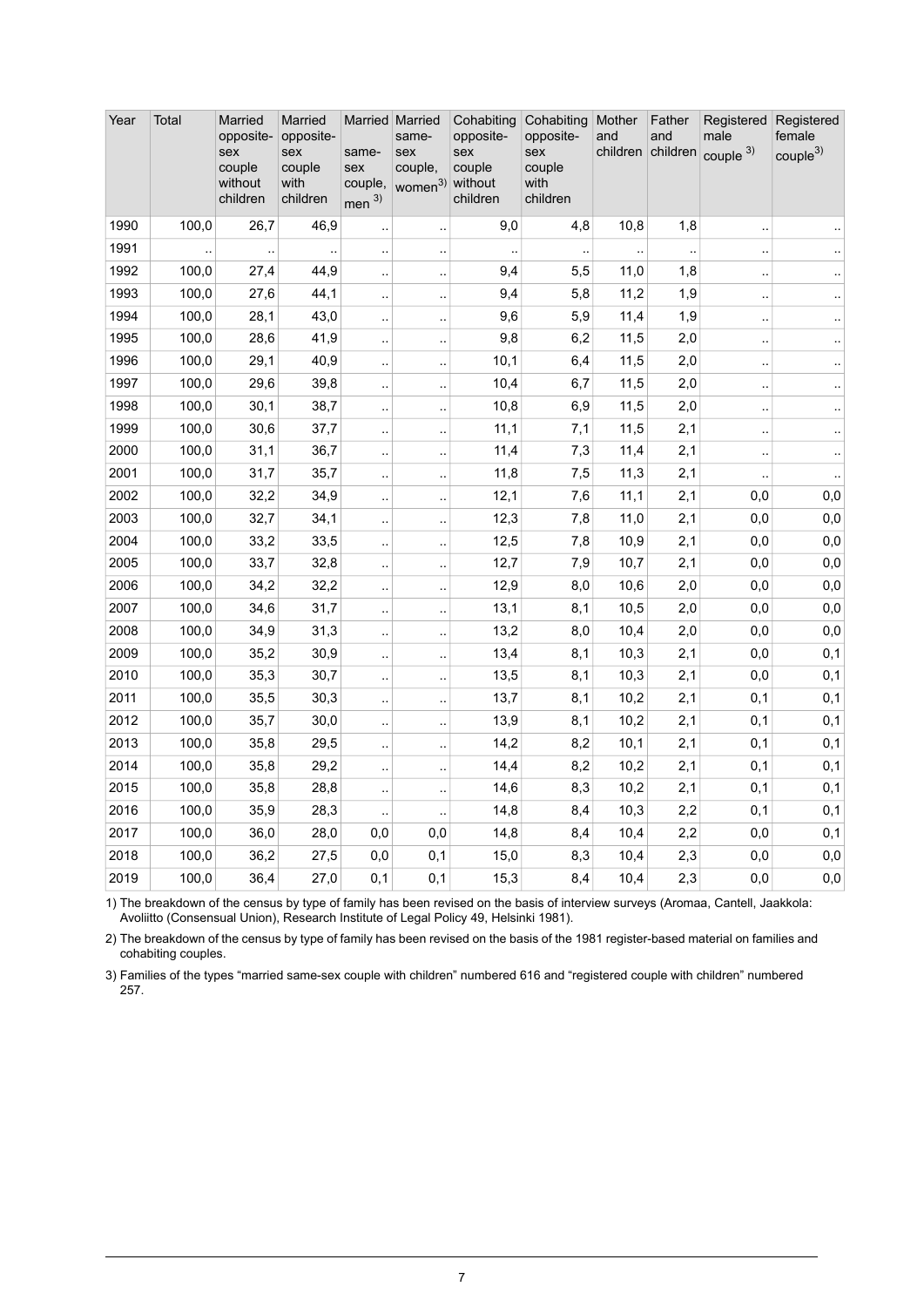<span id="page-7-0"></span>

|  | Appendix table 2. Family population and average size of family in 1950–2019 |  |  |  |
|--|-----------------------------------------------------------------------------|--|--|--|
|--|-----------------------------------------------------------------------------|--|--|--|

| Year | Families,<br>total | Family<br>population | Whole<br>population | Proportion<br>of family<br>population,% | Average<br>size<br>of family |  |
|------|--------------------|----------------------|---------------------|-----------------------------------------|------------------------------|--|
| 1950 | 930 572            | 3 457 474            | 4 0 29 8 0 3        | 85,8                                    | 3,72                         |  |
| 1960 | 1 036 270          | 3855037              | 4 446 222           | 86,7                                    | 3,72                         |  |
| 1970 | 1 153 878          | 3 986 005            | 4 598 336           | 86,7                                    | 3,45                         |  |
| 1980 | 1 278 102          | 4 023 091            | 4787778             | 84,0                                    | 3,15                         |  |
| 1985 | 1 331 971          | 4 108 856            | 4 910 664           | 83,7                                    | 3,08                         |  |
| 1990 | 1 365 341          | 4 101 922            | 4 998 478           | 82,1                                    | 3,00                         |  |
| 1991 |                    |                      |                     |                                         |                              |  |
| 1992 | 1 374 961          | 4 111 580            | 5 0 5 4 9 8 2       | 81,3                                    | 2,99                         |  |
| 1993 | 1 377 451          | 4 114 603            | 5 077 912           | 81,0                                    | 2,99                         |  |
| 1994 | 1 379 852          | 4 102 865            | 5 098 754           | 80,5                                    | 2,97                         |  |
| 1995 | 1 382 970          | 4 093 038            | 5 116 829           | 80,0                                    | 2,96                         |  |
| 1996 | 1 386 414          | 4 086 104            | 5 132 320           | 79,6                                    | 2,95                         |  |
| 1997 | 1 389 920          | 4 079 391            | 5 147 349           | 79,3                                    | 2,93                         |  |
| 1998 | 1 393 793          | 4 069 211            | 5 159 646           | 78,9                                    | 2,92                         |  |
| 1999 | 1 397 660          | 4 059 928            | 5 171 302           | 78,5                                    | 2,90                         |  |
| 2000 | 1401963            | 4 053 850            | 5 181 115           | 78,2                                    | 2,89                         |  |
| 2001 | 1 407 759          | 4 046 205            | 5 194 901           | 77,9                                    | 2,87                         |  |
| 2002 | 1 4 1 9 9 4 7      | 4 042 577            | 5 206 295           | 77,6                                    | 2,86                         |  |
| 2003 | 1415 104           | 4 037 970            | 5 219 732           | 77,4                                    | 2,85                         |  |
| 2004 | 1 420 781          | 4 038 055            | 5 236 611           | 77,1                                    | 2,84                         |  |
| 2005 | 1 426 002          | 4 037 753            | 5 255 580           | 76,8                                    | 2,83                         |  |
| 2006 | 1 431 376          | 4 039 944            | 5 276 955           | 76,6                                    | 2,82                         |  |
| 2007 | 1 437 709          | 4 045 561            | 5 300 484           | 76,3                                    | 2,81                         |  |
| 2008 | 1 444 386          | 4 051 662            | 5 326 314           | 76,1                                    | 2,81                         |  |
| 2009 | 1450488            | 4 059 511            | 5 351 427           | 75,9                                    | 2,80                         |  |
| 2010 | 1455073            | 4 065 168            | 5 375 276           | 75,6                                    | 2,79                         |  |
| 2011 | 1460570            | 4 069 930            | 5 401 267           | 75,4                                    | 2,79                         |  |
| 2012 | 1465733            | 4 075 094            | 5426674             | 75,1                                    | 2,78                         |  |
| 2013 | 1471085            | 4 081 903            | 5 451 270           | 74,9                                    | 2,77                         |  |
| 2014 | 1473666            | 4 084 001            | 5 471 753           | 74,6                                    | 2,77                         |  |
| 2015 | 1 475 335          | 4 080 544            | 5 487 308           | 74,4                                    | 2,77                         |  |
| 2016 | 1475 583           | 4 072 565            | 5 503 297           | 74,0                                    | 2,76                         |  |
| 2017 | 1 471 500          | 4 055 224            | 5 513 130           | 73,6                                    | 2,76                         |  |
| 2018 | 1468681            | 4 033 721            | 5 517 919           | 73,1                                    | 2,75                         |  |
| 2019 | 1467368            | 4 013 944            | 5 525 292           | 72,6                                    | 2,74                         |  |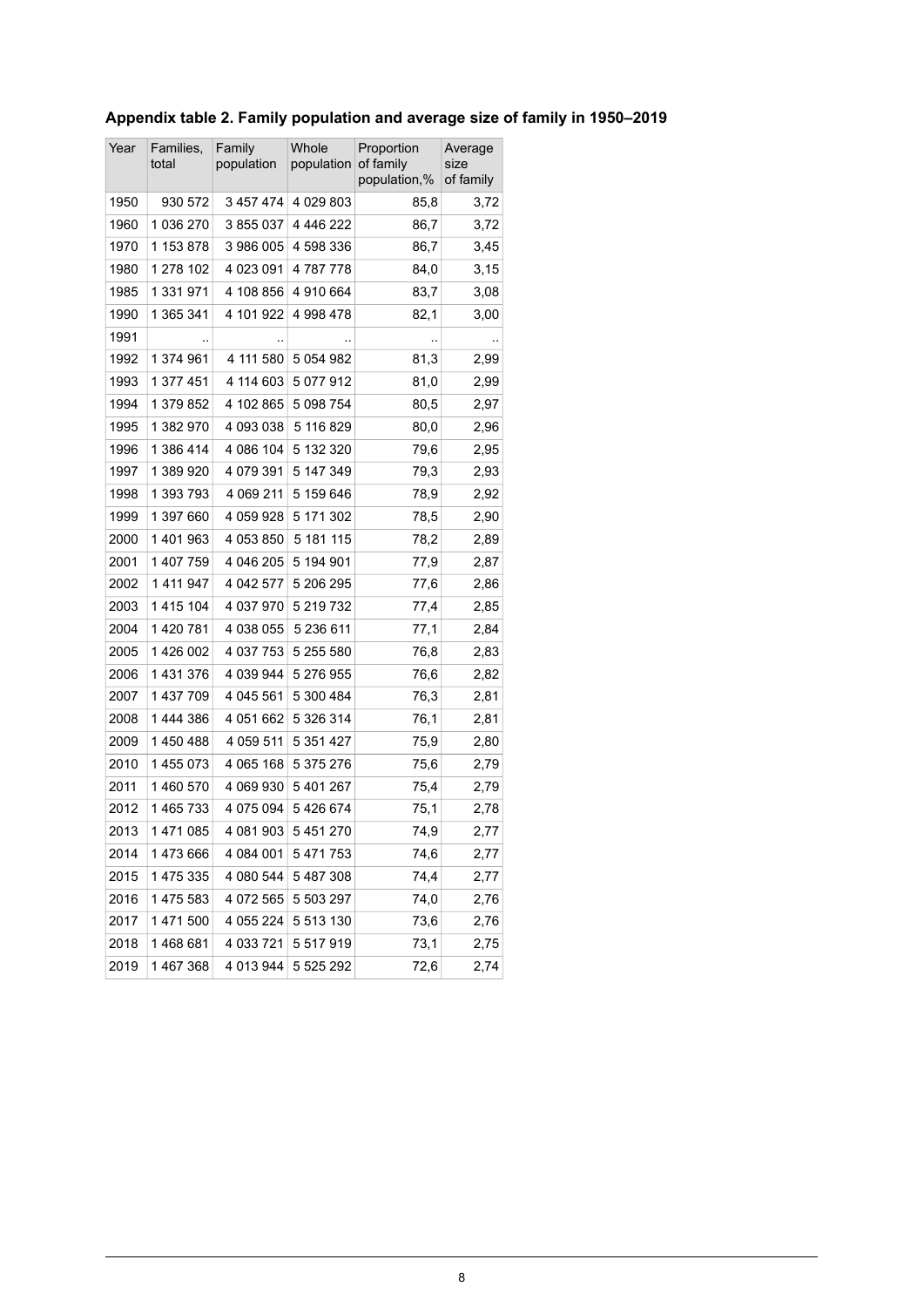#### <span id="page-8-0"></span>**Appendix table 3. Families with underage children by type in 1950–2019 (Corrected on 24 August 2020)**

| Year               | Total             | Married<br>opposite-<br>sex<br>couple<br>with<br>children | Married<br>same-sex opposite-<br>couple<br>with<br>children | Cohabiting<br>sex couple<br>with<br>children | Registered<br>partnership<br>with<br>children | Mother<br>and<br>children | Father<br>and<br>children families | Persons<br><i>in</i><br>with<br>underage<br>children     | Families<br>with<br>children<br>aged<br>under 18 | Families<br>with<br>children<br>of all<br>families.<br>% | Population<br>belonging<br>to families<br>with<br>children,<br>% |
|--------------------|-------------------|-----------------------------------------------------------|-------------------------------------------------------------|----------------------------------------------|-----------------------------------------------|---------------------------|------------------------------------|----------------------------------------------------------|--------------------------------------------------|----------------------------------------------------------|------------------------------------------------------------------|
| 1950               | 599 329           | 515 115                                                   | $\ddotsc$                                                   | $\ddot{\phantom{a}}$                         |                                               | 74 319                    | 9895                               |                                                          | 1 341 330                                        | 64,4                                                     |                                                                  |
| 1960               | 678 046           | 601 542                                                   | $\ddotsc$                                                   |                                              | ٠.                                            | 67 381                    | 9 1 2 3                            | ă.                                                       | 1 536 464                                        | 65,4                                                     |                                                                  |
| $1970^{1}$         | 677 035           | 602 076                                                   | $\ddot{\phantom{1}}$                                        | 5800                                         | ٠.                                            | 61 173                    | 7986                               |                                                          | 1 345 089                                        | 58,7                                                     |                                                                  |
| $1980^{2}$         | 688 732           | 572 142                                                   | $\ddotsc$                                                   | 32 100                                       |                                               | 74 839                    | 9651                               |                                                          | .11163926                                        | 53,9                                                     |                                                                  |
| 1985               | 659 052           | 533 787                                                   | $\ddot{\phantom{a}}$                                        | 41 458                                       |                                               | 74 238                    | 9569                               | $\mathbf{r}$                                             | 1 136 027                                        | 49,5                                                     |                                                                  |
| 1990               | 640 637           | 490 999                                                   | $\ddot{\phantom{a}}$                                        | 59 900                                       |                                               | 78 948                    |                                    | 10 790 2 437 592 1 135 686                               |                                                  | 46,9                                                     | 48,8                                                             |
| 1991               | $\ddotsc$         | $\ddotsc$                                                 | $\sim$                                                      | $\ddotsc$                                    | ٠.                                            | $\cdot$ .                 | $\ddot{\phantom{a}}$ .             |                                                          |                                                  |                                                          | $\cdot$ .                                                        |
| 1992               | 647 571           | 479 057                                                   | $\ddotsc$                                                   | 69 622                                       |                                               | 86 848                    |                                    | 12 044 2 461 470 1 152 689                               |                                                  | 47,1                                                     | 48,7                                                             |
| 1993               | 647 123           | 470 980                                                   | $\ddotsc$                                                   | 73 332                                       | $\ddotsc$                                     | 90 267                    |                                    | 12 544 2 460 931 1 154 566                               |                                                  | 47,0                                                     | 48,5                                                             |
| 1994               | 643799<br>639 610 | 459 978                                                   | $\ddotsc$                                                   | 75 233<br>78 528                             |                                               | 95 4 26<br>98 351         |                                    | 13 162 2 443 563 1 152 947                               |                                                  | 46,7                                                     | 47,9                                                             |
| 1995<br>1996       | 635 034           | 449 241<br>438 883                                        | $\ddotsc$                                                   | 82 135                                       | μ.                                            | 100 219                   |                                    | 13 490 2 425 426 1 150 562<br>13 797 2 407 133 1 146 986 |                                                  | 46,2<br>45,8                                             | 47,4<br>46,9                                                     |
| 1997               | 630 472           | 428 922                                                   | $\ddot{\phantom{a}}$                                        | 86 176                                       |                                               | 101 309                   |                                    | 14 065 2 389 433 1 142 337                               |                                                  | 45,4                                                     | 46,4                                                             |
| 1998               | 625 392           | 418883                                                    | $\ddotsc$                                                   | 89 315                                       |                                               | 102 767                   | 14 4 27                            | 2 367 472 1 135 233                                      |                                                  | 44,9                                                     | 45,9                                                             |
| 1999               | 619 641           | 408 234                                                   | $\ddotsc$<br>$\ddotsc$                                      | 92 819                                       |                                               | 103872                    |                                    | 14 716 2 343 417 1 127 252                               |                                                  | 44,3                                                     | 45,3                                                             |
| 2000               | 612 627           | 398 892                                                   | $\ddotsc$                                                   | 95 120                                       |                                               | 103 984                   | 14 631                             | 2 317 291 1 116 687                                      |                                                  | 43,7                                                     | 44,7                                                             |
| 2001               | 605 322           | 389 174                                                   | $\ddot{\phantom{a}}$                                        | 97 738                                       |                                               | 103 866                   |                                    | 14 544 2 288 171 1 105 988                               |                                                  | 43,0                                                     | 44,0                                                             |
| 2002               | 598 917           | 381 340                                                   | $\ddot{\phantom{a}}$                                        | 99 625                                       |                                               | 32 103 286                | 14 634                             | 2 265 406 1 096 705                                      |                                                  | 42,4                                                     | 43,5                                                             |
| 2003               | 595 027           | 374 940                                                   | $\ddotsc$                                                   | 101 742                                      | 47                                            | 103 446                   |                                    | 14 852 2 249 410 1 090 551                               |                                                  | 42,0                                                     | 43,1                                                             |
| 2004               | 592 809           | 371 323                                                   | $\ddotsc$                                                   | 103 214                                      | 59                                            | 103 376                   | 14 8 37                            | 2 239 701 1 087 510                                      |                                                  | 41,7                                                     | 42,8                                                             |
| 2005               | 591 528           | 368 553                                                   | $\ddotsc$                                                   | 104 782                                      |                                               | 86 103 044                |                                    | 15 063 2 232 613 1 084 865                               |                                                  | 41,5                                                     | 42,5                                                             |
| 2006               | 589 448           | 365 326                                                   |                                                             | 106 422                                      |                                               | 120 102 469               |                                    | 15 111 2 223 718 1 080 728                               |                                                  | 41,2                                                     | 42,1                                                             |
| 2007               | 587 767           | 362 884                                                   | $\ddotsc$                                                   | 107 290                                      |                                               | 146 102 156               | 15 291                             | 2 216 526 1 076 522                                      |                                                  | 40,9                                                     | 41,8                                                             |
| 2008               | 585 224           | 360 904                                                   | $\ddotsc$                                                   | 107 034                                      | 187                                           | 101 717                   |                                    | 15 382 2 206 209 1 071 800                               |                                                  | 40,5                                                     | 41,4                                                             |
| 2009               | 584 172           | 358 871                                                   | $\ddotsc$                                                   | 107 377                                      | 229                                           | 102 146                   | 15 549                             | 2 200 603 1 068 554                                      |                                                  | 40,3                                                     | 41,1                                                             |
| 2010               | 582 360           | 356 943                                                   | $\ddot{\phantom{a}}$                                        | 107 368                                      |                                               | 267 101 946               |                                    | 15 836 2 193 389 1 064 470                               |                                                  | 40,0                                                     | 40,8                                                             |
| 2011               | 580 547           | 354 567                                                   |                                                             | 107 738                                      |                                               | 339 101 963               |                                    | 15 940 2 185 130 1 061 710                               |                                                  | 39,7                                                     | 40,5                                                             |
| 2012               | 578 409           | 352 159                                                   | $\ddotsc$                                                   | 107 751                                      |                                               | 405 102 013               | 16 081                             | 2 176 199 1 058 664                                      |                                                  | 39,5                                                     | 40,1                                                             |
| 2013               | 575 683           | 347 817                                                   | $\ddotsc$                                                   | 109 104                                      |                                               | 447 102 152               |                                    | 16 163 2 166 385 1 056 606                               |                                                  | 39.1                                                     | 39,7                                                             |
| 2014               | 573 566           | 343 428                                                   | $\ddotsc$                                                   | 110 069                                      |                                               | 524 103 115               |                                    | 16 430 2 158 867 1 055 763                               |                                                  | 38,9                                                     | 39,5                                                             |
| 2015               | 571 470           | 339 342                                                   | $\ddot{\phantom{1}}$                                        | 110 891                                      |                                               | 604 103 972               | 16 661                             | 2 149 905 1 053 444                                      |                                                  | 38,7                                                     | 39,2                                                             |
| 2016               | 569 676           | 334 861                                                   | μ,                                                          | 111 307                                      |                                               | 651 105 693               |                                    | 17 164 2 139 737 1 051 285                               |                                                  | 38,6                                                     | 38,9                                                             |
| 2017               | 566 242           | 329 864                                                   | 388                                                         | 111 065                                      |                                               | 345 106 939               |                                    | 17 641 2 124 972 1 046 336                               |                                                  | 38,5                                                     | 38,5                                                             |
| 2018               | 561 965           | 324 092                                                   | 500                                                         | 110 648                                      |                                               | 285 108 112               |                                    | 18 328 2 104 188 1 037 995                               |                                                  | 38,3                                                     | 38,1                                                             |
| 2019               | 558 302           | 318 557                                                   | 593                                                         | 111 006                                      |                                               | 245 108 902               |                                    | 18 999 2 083 698 1 028 030                               |                                                  | 38,0                                                     | 37,7                                                             |
| Percentage<br>1950 | 100,0             | 85,9                                                      |                                                             |                                              |                                               | 12,4                      | 1,7                                |                                                          |                                                  |                                                          |                                                                  |
| 1960               | 100,0             | 88,7                                                      | $\ddot{\phantom{1}}$                                        | $\ddot{\phantom{1}}$                         | $\ddotsc$                                     | 9,9                       | 1,3                                | $\ddot{\phantom{a}}$                                     |                                                  |                                                          |                                                                  |
| 1970               | 100,0             | 88,9                                                      | $\cdot$ :                                                   | $\ddot{\phantom{1}}$<br>0,9                  | .,                                            | 9,0                       | 1,2                                | $\cdot$                                                  | $\ddot{\phantom{0}}$                             |                                                          |                                                                  |
| 1980               | 100,0             | 83,1                                                      | $\ddotsc$                                                   | 4,7                                          | .,                                            | 10,9                      | 1,4                                | $\cdot$                                                  |                                                  |                                                          | $\ddot{\phantom{0}}$                                             |
| 1985               | 100,0             | 81,0                                                      | $\ddotsc$<br>$\cdot$ .                                      | 6,3                                          | ٠.                                            | 11,3                      | 1,5                                | $\cdot$<br>$\cdot$                                       | $\ddot{\phantom{0}}$<br>$\ddot{\phantom{0}}$     | $\ddot{\phantom{0}}$<br>                                 | $\cdot$ .<br>$\cdot$                                             |
| 1990               | 100,0             | 76,6                                                      | $\cdot$ .                                                   | 9,4                                          | ٠.                                            | 12,3                      | 1,7                                | $\cdot$                                                  | $\cdot$ .                                        | ٠.                                                       | $\cdot$ .                                                        |
|                    |                   |                                                           |                                                             |                                              |                                               |                           |                                    |                                                          |                                                  |                                                          |                                                                  |

**Corrected on 24 August 2020.** The corrected numbers are indicated in red.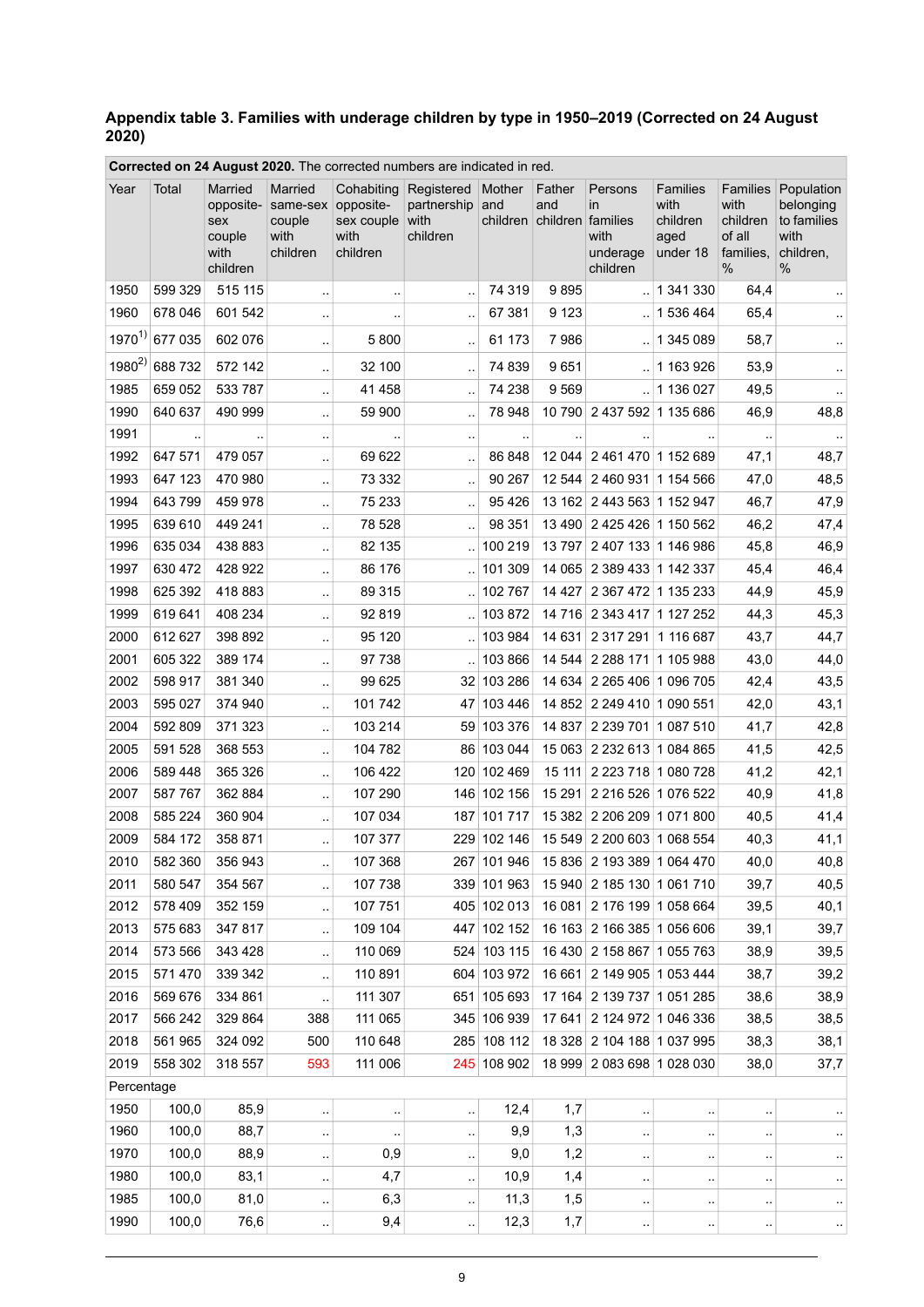|      |       |                                                           |                                                   |                                                           | On 24 August 2020. The corrected numbers are indicated in red. |                           |                                    |                                                |                                                  |                                                             |                                                                     |
|------|-------|-----------------------------------------------------------|---------------------------------------------------|-----------------------------------------------------------|----------------------------------------------------------------|---------------------------|------------------------------------|------------------------------------------------|--------------------------------------------------|-------------------------------------------------------------|---------------------------------------------------------------------|
| Year | Total | Married<br>opposite-<br>sex<br>couple<br>with<br>children | Married<br>same-sex<br>couple<br>with<br>children | Cohabiting<br>opposite-<br>sex couple<br>with<br>children | Registered<br>partnership<br>with<br>children                  | Mother<br>and<br>children | Father<br>and<br>children families | Persons<br>in.<br>with<br>underage<br>children | Families<br>with<br>children<br>aged<br>under 18 | Families<br>with<br>children<br>of all<br>families.<br>$\%$ | Population<br>belonging<br>to families<br>with<br>children,<br>$\%$ |
| 1991 | Ţ,    |                                                           | $\ddot{\phantom{a}}$                              | $\ddot{\phantom{a}}$                                      | $\ddotsc$                                                      | $\ddot{\phantom{0}}$      |                                    | $\ddot{\phantom{0}}$                           |                                                  |                                                             |                                                                     |
| 1992 | 100,0 | 74,0                                                      | ă.                                                | 10,8                                                      | $\ddotsc$                                                      | 13,4                      | 1,9                                | $\ddot{\phantom{a}}$                           | μ.                                               | à.                                                          | $\ddotsc$                                                           |
| 1993 | 100,0 | 72,8                                                      | Ţ,                                                | 11,3                                                      | Ϋ,                                                             | 13,9                      | 1,9                                | Ϋ.                                             |                                                  |                                                             |                                                                     |
| 1994 | 100,0 | 71,4                                                      | $\ddotsc$                                         | 11,7                                                      | Ϋ,                                                             | 14,8                      | 2,0                                | $\ddot{\phantom{a}}$                           | ٠.                                               |                                                             | $\ddotsc$                                                           |
| 1995 | 100,0 | 70,2                                                      | $\ddot{\phantom{a}}$                              | 12,3                                                      | $\ddot{\phantom{a}}$ .                                         | 15,4                      | 2,1                                | $\ddot{\phantom{a}}$                           | $\ddot{\phantom{a}}$                             | $\ddot{\phantom{0}}$                                        | $\ddotsc$                                                           |
| 1996 | 100,0 | 69,1                                                      | $\ddotsc$                                         | 12,9                                                      | Ϋ,                                                             | 15,8                      | 2,2                                | $\bar{\phantom{a}}$                            | .,                                               | $\ddot{\phantom{a}}$                                        | ٠.                                                                  |
| 1997 | 100,0 | 68,0                                                      | $\ddotsc$                                         | 13,7                                                      | $\ddot{\phantom{a}}$                                           | 16,1                      | 2,2                                | $\bar{\nu}$                                    | μ.                                               | à.                                                          | $\ldots$                                                            |
| 1998 | 100,0 | 67,0                                                      | $\ddotsc$                                         | 14,3                                                      | ă.                                                             | 16,4                      | 2,3                                | $\ddot{\phantom{a}}$                           |                                                  |                                                             | $\ddotsc$                                                           |
| 1999 | 100,0 | 65,9                                                      | $\ddot{\phantom{a}}$                              | 15,0                                                      | $\ddot{\phantom{a}}$                                           | 16,8                      | 2,4                                | $\ddotsc$                                      |                                                  |                                                             | $\sim$                                                              |
| 2000 | 100,0 | 65,1                                                      | $\ddot{\phantom{a}}$                              | 15,5                                                      | $\ddotsc$                                                      | 17,0                      | 2,4                                | $\ddot{\phantom{a}}$                           | à.                                               | à.                                                          | $\ddotsc$                                                           |
| 2001 | 100,0 | 64,3                                                      | μ,                                                | 16,1                                                      | $\ddotsc$                                                      | 17,2                      | 2,4                                | $\ddot{\phantom{1}}$                           |                                                  | à.                                                          | $\ddotsc$                                                           |
| 2002 | 100,0 | 63,7                                                      | $\ddotsc$                                         | 16,6                                                      | 0,0                                                            | 17,2                      | 2,4                                | μ,                                             | $\sim$                                           | $\ddot{\phantom{a}}$                                        | $\ddotsc$                                                           |
| 2003 | 100,0 | 63,0                                                      | $\ddotsc$                                         | 17,1                                                      | 0,0                                                            | 17,4                      | 2,5                                | $\ddot{\phantom{a}}$                           |                                                  |                                                             |                                                                     |
| 2004 | 100,0 | 62,6                                                      | $\bar{\mathbf{r}}$                                | 17,4                                                      | 0,0                                                            | 17,4                      | 2,5                                | $\ddotsc$                                      | μ,                                               |                                                             | $\ddot{\phantom{a}}$                                                |
| 2005 | 100,0 | 62,3                                                      | $\ddotsc$                                         | 17,7                                                      | 0,0                                                            | 17,4                      | 2,5                                | $\ddot{\phantom{a}}$                           | ä,                                               | à.                                                          | $\ddotsc$                                                           |
| 2006 | 100,0 | 62,0                                                      | $\ddotsc$                                         | 18,1                                                      | 0,0                                                            | 17,4                      | 2,6                                | $\ddotsc$                                      |                                                  | $\ddotsc$                                                   | $\ddotsc$                                                           |
| 2007 | 100,0 | 61,7                                                      | $\ddotsc$                                         | 18,3                                                      | 0,0                                                            | 17,4                      | 2,6                                | ٠.                                             | $\ddot{\phantom{a}}$                             | $\mathbf{r}$                                                | $\ddotsc$                                                           |
| 2008 | 100,0 | 61,7                                                      | $\ddotsc$                                         | 18,3                                                      | 0,0                                                            | 17,4                      | 2,6                                | $\ddot{\phantom{0}}$                           |                                                  |                                                             | $\cdot$ .                                                           |
| 2009 | 100,0 | 61,4                                                      | ă,                                                | 18,4                                                      | 0,0                                                            | 17,5                      | 2,7                                | $\ddotsc$                                      | μ.                                               | à.                                                          | $\ddotsc$                                                           |
| 2010 | 100,0 | 61,3                                                      | Ţ,                                                | 18,4                                                      | 0,0                                                            | 17,5                      | 2,7                                | $\ddot{\phantom{a}}$                           | μ,                                               |                                                             | $\ddotsc$                                                           |
| 2011 | 100,0 | 61,1                                                      | $\ddotsc$                                         | 18,6                                                      | 0,1                                                            | 17,6                      | 2,7                                | $\ddotsc$                                      | ٠.                                               | $\ddotsc$                                                   | $\ddotsc$                                                           |
| 2012 | 100,0 | 60,9                                                      | ä.                                                | 18,6                                                      | 0,1                                                            | 17,6                      | 2,8                                | $\ddot{\phantom{a}}$                           | $\ddot{\phantom{a}}$                             | $\ddot{\phantom{0}}$                                        | $\sim$                                                              |
| 2013 | 100,0 | 60,4                                                      | ă,                                                | 19,0                                                      | 0,1                                                            | 17,7                      | 2,8                                | $\ddot{\phantom{0}}$                           | $\ddot{\phantom{a}}$                             |                                                             | $\ddotsc$                                                           |
| 2014 | 100,0 | 59,9                                                      | $\bar{\mathcal{L}}$                               | 19,2                                                      | 0,1                                                            | 18,0                      | 2,9                                | $\bar{\nu}$                                    | μ.                                               | à.                                                          | $\ddot{\phantom{1}}$                                                |
| 2015 | 100,0 | 59,4                                                      | $\ddotsc$                                         | 19,4                                                      | 0,1                                                            | 18,2                      | 2,9                                | $\ddot{\phantom{a}}$                           | μ,                                               | $\ddot{\phantom{a}}$                                        |                                                                     |
| 2016 | 100,0 | 58,8                                                      | $\ddotsc$                                         | 19,5                                                      | 0,1                                                            | 18,6                      | 3,0                                | $\ddotsc$                                      | ٠.                                               | $\ddot{\phantom{a}}$                                        | $\cdot$ .                                                           |
| 2017 | 100,0 | 58,3                                                      | 0,1                                               | 19,6                                                      | 0,1                                                            | 18,9                      | 3,1                                | $\ddot{\phantom{a}}$                           | μ.                                               | $\ddot{\phantom{0}}$                                        | $\ddotsc$                                                           |
| 2018 | 100,0 | 57,7                                                      | 0,1                                               | 19,7                                                      | 0,1                                                            | 19,2                      | 3,3                                | ٠.                                             | μ.                                               |                                                             | $\ddot{\phantom{1}}$                                                |
| 2019 | 100,0 | 57,1                                                      | 0,1                                               | 19,9                                                      | 0,0                                                            | 19,5                      | 3,4                                | $\ddot{\phantom{a}}$                           |                                                  | $\ddot{\phantom{a}}$                                        | $\ddot{\phantom{1}}$                                                |

#### **Corrected on 24 August 2020.** The corrected numbers are indicated in red.

The breakdown of the census by type of family has been revised on the basis of interview surveys (Aromaa, Cantell, Jaakkola: Avoliitto (Consensual Union) Research Institute of Legal Policy 49, Helsinki 1981). 1)

2) The breakdown of the census by type of family has been revised on the basis of the 1981 register-based material on families and cohabiting couples.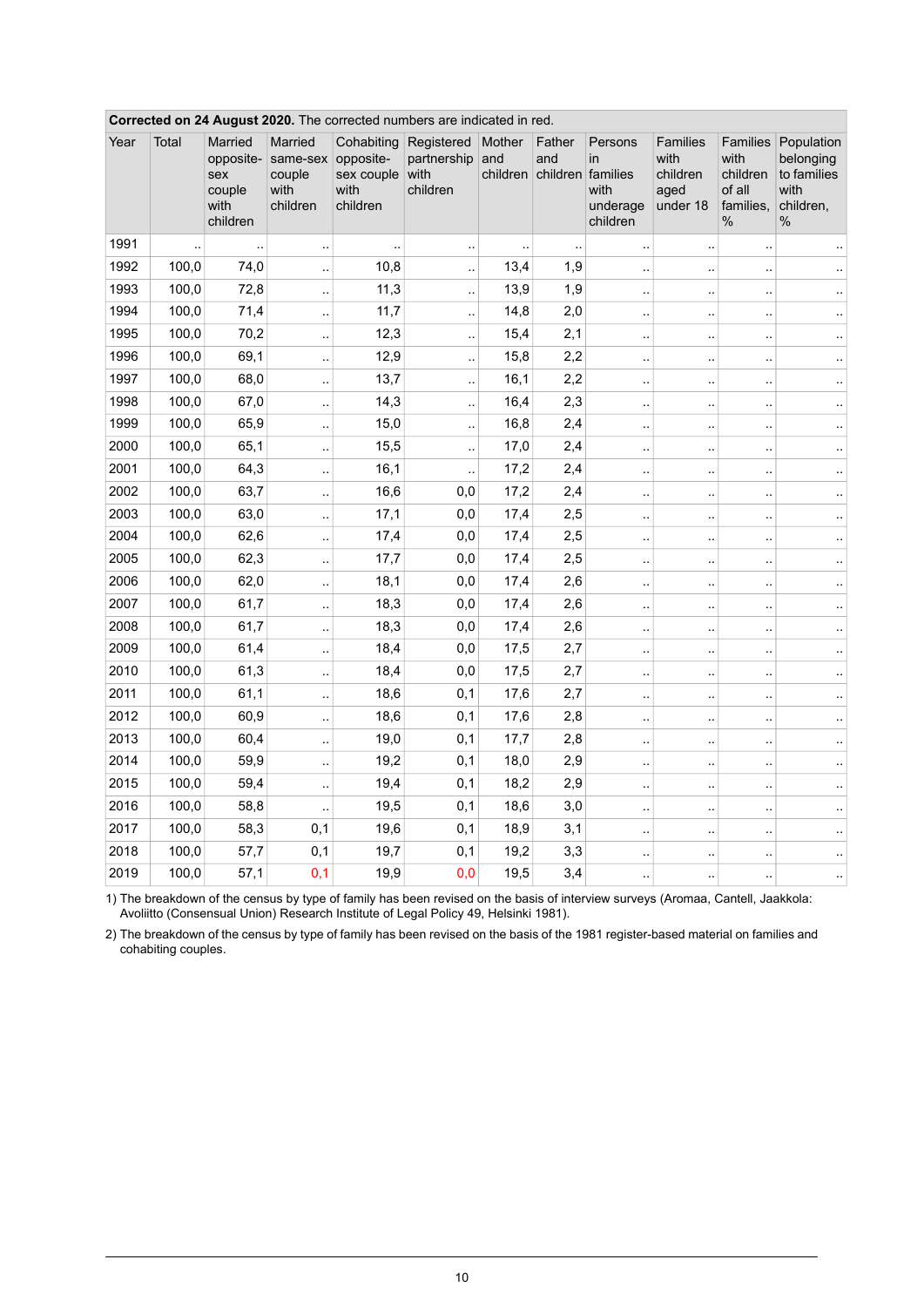|      | Corrected on 5 February. The corrections are indicated in red. |                   |                      |                                                                                             |          |                      |                    |                                                      |                                                                                                  |                                                                                                        |  |  |
|------|----------------------------------------------------------------|-------------------|----------------------|---------------------------------------------------------------------------------------------|----------|----------------------|--------------------|------------------------------------------------------|--------------------------------------------------------------------------------------------------|--------------------------------------------------------------------------------------------------------|--|--|
| Year | Total                                                          | Married<br>couple | Cohabiting<br>couple | Reconstituted Mother's<br>families as<br>a proportion<br>of families<br>with children,<br>% | children | Father's<br>children | Common<br>children | Children<br>under 18 in<br>reconstituted<br>families | 'Non-<br>common'<br>children<br>as a<br>proportion<br>of children<br>of all<br>families,<br>$\%$ | Children in<br>reconstituted<br>families as a<br>proportion of<br>children of<br>all families,<br>$\%$ |  |  |
| 1990 | 43 523                                                         | 21 115            | 22 4 0 8             | 6,8                                                                                         | 49 822   | 7 3 3 7              | 29 178             | 86 337                                               | 5,0                                                                                              | 7,6                                                                                                    |  |  |
| 1991 | $\ddotsc$                                                      |                   |                      | $\ddotsc$                                                                                   |          |                      |                    |                                                      |                                                                                                  | $\ddot{\phantom{1}}$                                                                                   |  |  |
| 1992 | 43 647                                                         | 20 109            | 23 538               | 6,7                                                                                         | 50 591   | 7 5 2 9              | 29 555             | 87 675                                               | 5,0                                                                                              | 7,6                                                                                                    |  |  |
| 1993 | $\ddot{\phantom{0}}$                                           |                   |                      | $\cdot$ .                                                                                   |          | $\ddotsc$            |                    | $\ddot{\phantom{0}}$                                 | $\cdot$                                                                                          | $\sim$                                                                                                 |  |  |
| 1994 | 42 216                                                         | 19 251            | 22 965               | 6,6                                                                                         | 49 668   | 7510                 | 28 994             | 86 172                                               | 5,0                                                                                              | 7,5                                                                                                    |  |  |
| 1995 | 42 460                                                         | 19 197            | 23 263               | 6,6                                                                                         | 50 322   | 7637                 | 29 24 2            | 87 201                                               | 5,0                                                                                              | 7,6                                                                                                    |  |  |
| 1996 | 43 100                                                         | 19 3 68           | 23732                | 6,8                                                                                         | 51 567   | 7710                 | 29 4 7 6           | 88753                                                | 5,2                                                                                              | 7,7                                                                                                    |  |  |
| 1997 | 44 219                                                         | 19732             | 24 487               | 7,0                                                                                         | 53 4 44  | 7 9 0 9              | 29 990             | 91 343                                               | 5,4                                                                                              | 8,0                                                                                                    |  |  |
| 1998 | 45 296                                                         | 20 173            | 25 1 23              | 7,2                                                                                         | 55 267   | 8 0 4 2              | 30 312             | 93 621                                               | 5,6                                                                                              | 8,2                                                                                                    |  |  |
| 1999 | 47 194                                                         | 20 5 23           | 26 671               | 7,6                                                                                         | 58 115   | 8 1 9 1              | 30 7 23            | 97 029                                               | 5,9                                                                                              | 8,6                                                                                                    |  |  |
| 2000 | 47 288                                                         | 21 3 15           | 25 973               | 7,7                                                                                         | 58 550   | 8541                 | 30 931             | 98 0 22                                              | 6,0                                                                                              | 8,8                                                                                                    |  |  |
| 2001 | 48 359                                                         | 21 846            | 26 513               | 8,0                                                                                         | 60 272   | 8916                 | 31 086             | 100 274                                              | 6,3                                                                                              | 9,1                                                                                                    |  |  |
| 2002 | 49 294                                                         | 22 4 31           | 26 863               | 8,2                                                                                         | 61816    | 9 1 2 0              | 31 2 26            | 102 162                                              | 6,5                                                                                              | 9,3                                                                                                    |  |  |
| 2003 | 49 944                                                         | 22 8 8 8          | 27 056               | 8,4                                                                                         | 63 071   | 9 1 9 8              | 31 565             | 103 834                                              | 6,6                                                                                              | 9,5                                                                                                    |  |  |
| 2004 | 50 867                                                         | 23 872            | 26 995               | 8,6                                                                                         | 64 503   | 9 3 6 6              | 32 040             | 105 909                                              | 6,8                                                                                              | 9,7                                                                                                    |  |  |
| 2005 | 52 204                                                         | 24 7 22           | 27 482               | 8,8                                                                                         | 66 228   | 9746                 | 32 4 65            | 108 439                                              | 7,0                                                                                              | 10,0                                                                                                   |  |  |
| 2006 | 52 920                                                         | 25 275            | 27 645               | 9,0                                                                                         | 67 175   | 10 054               | 32 817             | 110 071                                              | 7,1                                                                                              | 10,2                                                                                                   |  |  |
| 2007 | 53 4 82                                                        | 25 901            | 27 581               | 9,1                                                                                         | 67 652   | 10 254               | 33 064             | 110 970                                              | 7,2                                                                                              | 10,3                                                                                                   |  |  |
| 2008 | 53 674                                                         | 26 4 15           | 27 259               | 9,2                                                                                         | 67 463   | 10 378               | 33 227             | 111 068                                              | 7,3                                                                                              | 10,4                                                                                                   |  |  |
| 2009 | 53 584                                                         | 26 516            | 27 068               | 9,2                                                                                         | 67 154   | 10 517               | 33 016             | 110 687                                              | 7,3                                                                                              | 10,4                                                                                                   |  |  |
| 2010 | 53 265                                                         | 26 612            | 26 653               | 9,1                                                                                         | 66 508   | 10 4 17              | 33 057             | 109 982                                              | 7,2                                                                                              | 10,3                                                                                                   |  |  |
| 2011 | 53 361                                                         | 26 698            | 26 663               | 9,2                                                                                         | 66 423   | 10 473               | 33 169             | 110 065                                              | 7,2                                                                                              | 10,4                                                                                                   |  |  |
| 2012 | 53 018                                                         | 26 838            | 26 180               | 9,2                                                                                         | 65 873   | 10 519               | 33 263             | 109 655                                              | 7,2                                                                                              | 10,4                                                                                                   |  |  |
| 2013 | 52 709                                                         | 26 316            | 26 393               | 9,2                                                                                         | 65 196   | 10761                | 33 611             | 109 568                                              | 7,2                                                                                              | 10,4                                                                                                   |  |  |
| 2014 | 52 207                                                         | 25 673            | 26 534               | 9,1                                                                                         | 64 859   | 10 720               | 33 588             | 109 167                                              | 7,2                                                                                              | 10,3                                                                                                   |  |  |
| 2015 | 52 251                                                         | 25 26 6           | 26 985               | 9,1                                                                                         | 64 810   | 10 901               | 33 513             | 109 224                                              | 7,2                                                                                              | 10,4                                                                                                   |  |  |
| 2016 | 51 636                                                         | 24 877            | 26 759               | 9,1                                                                                         | 64 280   | 11 045               | 33 096             | 108 421                                              | 7,2                                                                                              | 10,3                                                                                                   |  |  |
| 2017 | 51 315                                                         | 24 690            | 26 6 25              | 9,1                                                                                         | 63798    | 11 116               | 32 855             | 107 769                                              | 7,2                                                                                              | 10,3                                                                                                   |  |  |
| 2018 | 50 717                                                         | 24 153            | 26 5 64              | 9,0                                                                                         | 63 353   | 11 102               | 32 170             | 106 625                                              | 7,2                                                                                              | 10,3                                                                                                   |  |  |
| 2019 | 50 607                                                         | 23 4 9 7          | 27 110               | 9,1                                                                                         | 63 090   | 11 177               | 31 4 25            | 105 692                                              | 7,2                                                                                              | 10,3                                                                                                   |  |  |

### <span id="page-10-0"></span>**Appendix table 4. Reconstituted families 1990–2019 (Corrected on 5 February 2021)**

11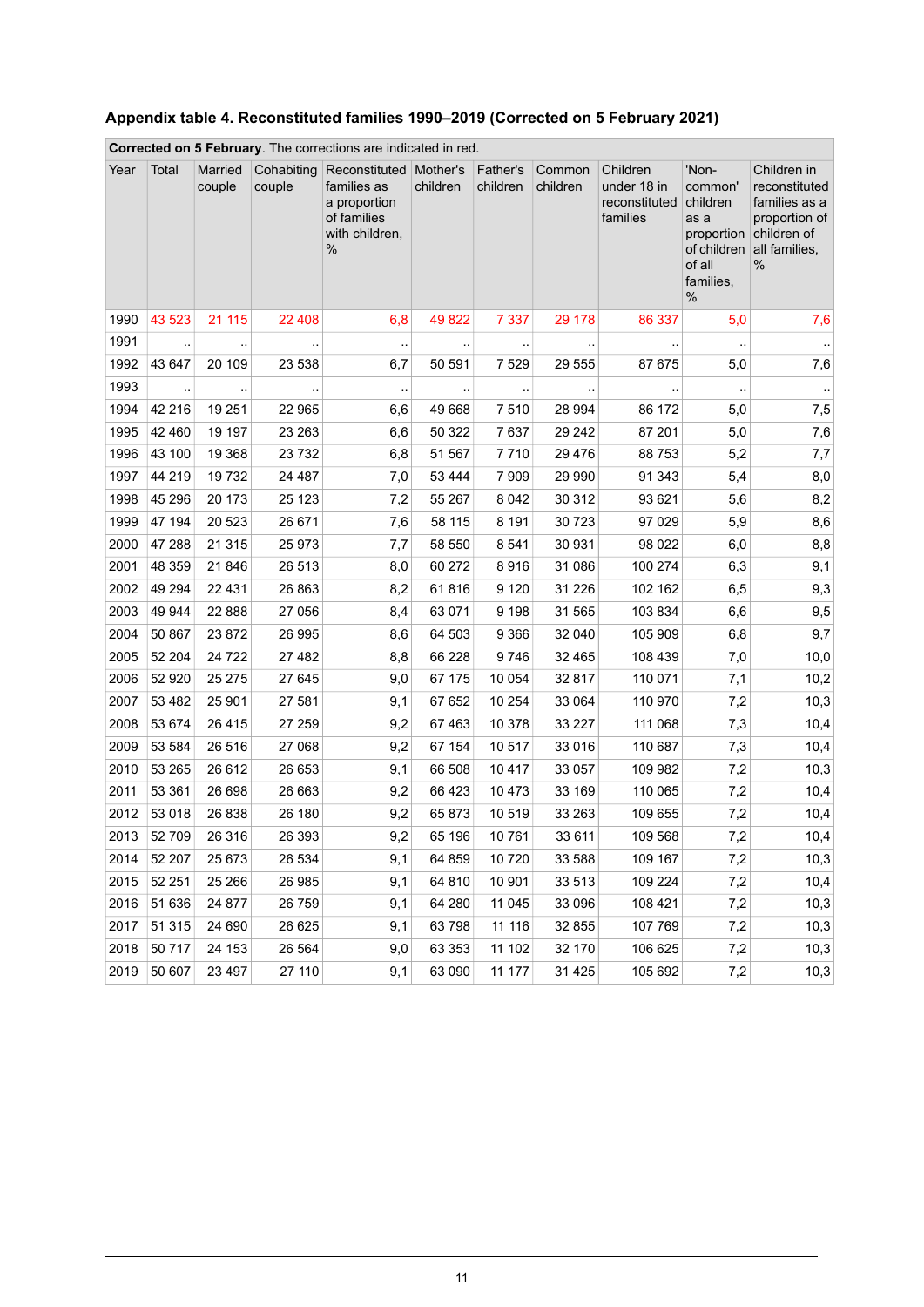## Appendix figures

#### <span id="page-11-0"></span>**Appendix figure 1. Families by type and age of wife/mother in 2019 (families with father and children by age of father)**



<span id="page-11-1"></span>1) Including 257 registered partnerships and 616 same-sex married couples. 2) Including 897 registered partnerships and 1 702 same-sex married couple





1) Including 245 registered partnerships and 593 same sex married couples.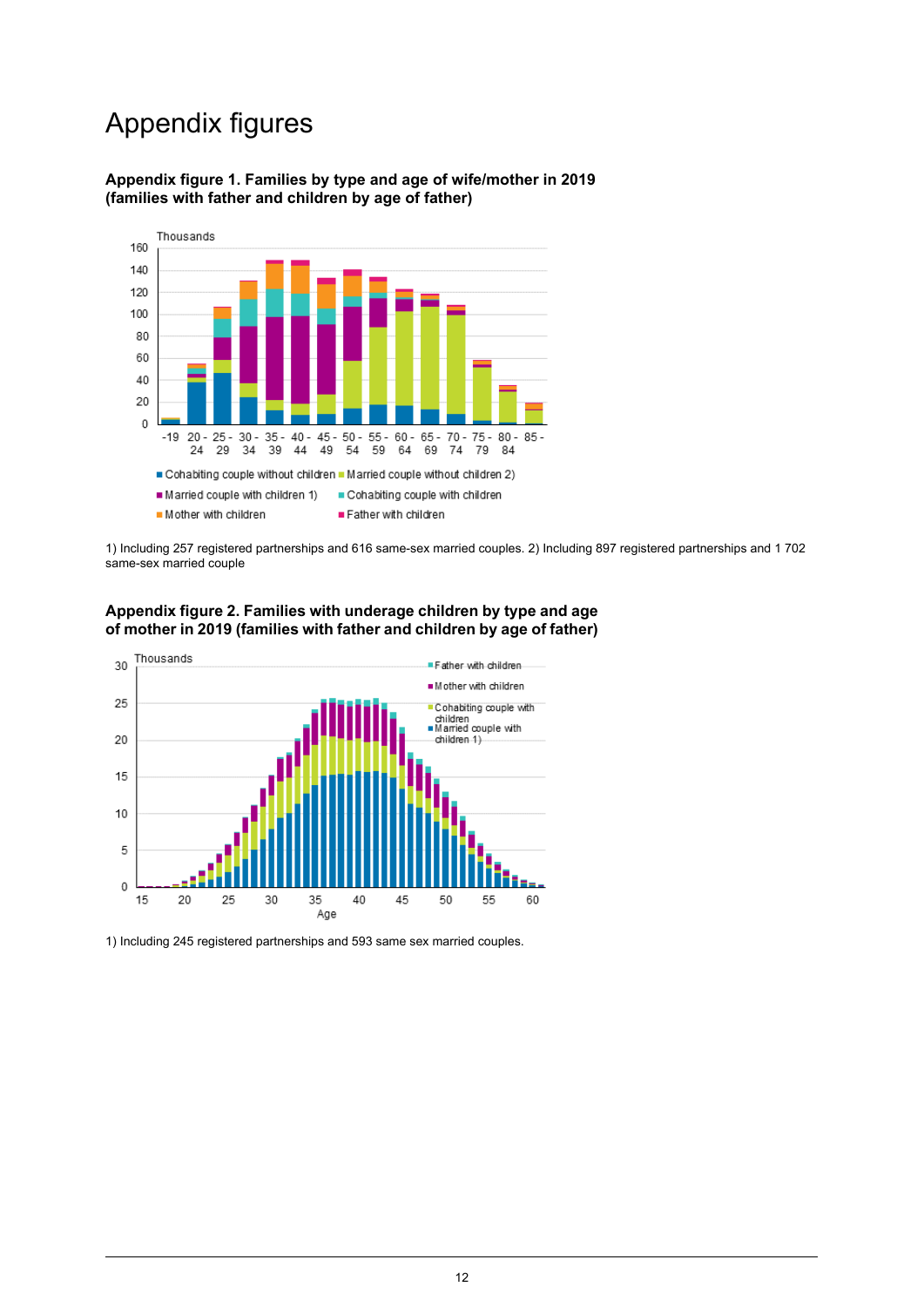

#### <span id="page-12-0"></span>**Appendix figure 3. Structure of reconstituted families in 2019**

<span id="page-12-1"></span>

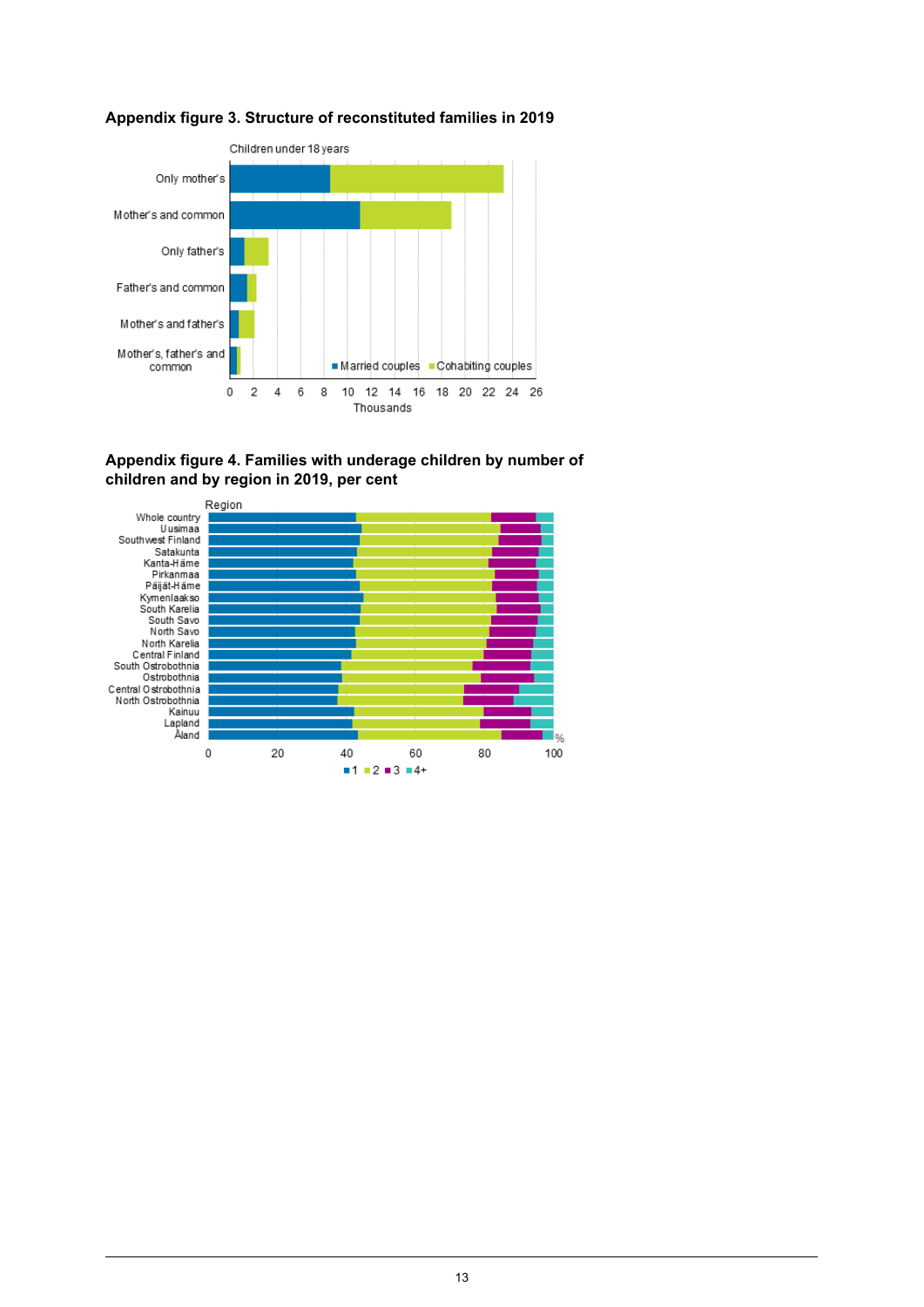## <span id="page-13-0"></span>Quality description, families 2019

## 1. Relevance of statistical information

The basic data file is the data on the population permanently resident in Finland on 31 December 2019 derived from the population information system maintained by the Digital and Population Data Services Agency and the State Department of Åland.

The last population registration was carried out in Finland on 1 January 1989. After that the Population Information System has been updated by notifications of changes. The data stored in the Population Information System are specified in the act on the Population Information System and on the certificate services of the Digital and Population Data Services Agency (21 August 2009/661). Notifications on population changes for the past year are expected by the last day of January. At the beginning of February the Digital and Population Data Services Agency supplies to Statistics Finland the population data for the turn of the year.

Statistics Finland's function is to compile statistics on conditions in society (Statistics Finland Act of 24 January 1992/48). These include also family statistics. Statistics Finland's Rules of Procedure define the Population and Social Statistics unit as the producer of family statistics (Statistics Finland's Rules of Procedure, TK-00-1808-19).

## **Concepts**

In the family statistics **children** comprise the following persons living with their parents:

- biological children;
- adopted children:
- biological children and adopted children of one of the spouses.

Foster children and children in the care of the family are not classified as children.

The definition of child has changed since 1990. A child is now defined as a person who lives with his or her parents irrespective of his or her marital status, unless the person has a spouse or children who live in the same household-dwelling unit. In 1990 only unmarried persons were counted as children. So while in 1990 widowed or divorced persons living with their parents were classified as not belonging to families, since 1992 they have been regarded as members of the family.

A **cohabiting couple** is defined as two spouseless adults of opposite sex aged 18 and over and occupying the same dwelling on a permanent basis, provided their age difference is less than 16 years and they are not siblings. In case the couple has a common child these specifications do not apply. Same-sex persons living together are not inferred as cohabiting couples. Only registered partnerships are recorded in the statistics.

A **dwelling** refers to a room or a suite of rooms which is intended for year-round habitation; is furnished with a kitchen, kitchenette or cooking area; and has a floor area of at least 7 square metres. Every dwelling must have its own entrance. A single-family house may be entered through an enclosed porch or veranda. If a dwelling is entered through the premises of another dwelling, it is not regarded as a separate dwelling but the two constitute one dwelling.

The **dwelling population** comprises those persons who, according to the Population information system, resided permanently in dwellings at 31 December. Persons permanently institutionalised, living in residential homes and abroad and homeless people are not included in the dwelling population. Likewise, persons living in buildings classified as residential homes, whose living quarters do not meet the definition of dwelling, are not included.

The basic family population differs from the dwelling population in that it also includes those living in residential homes.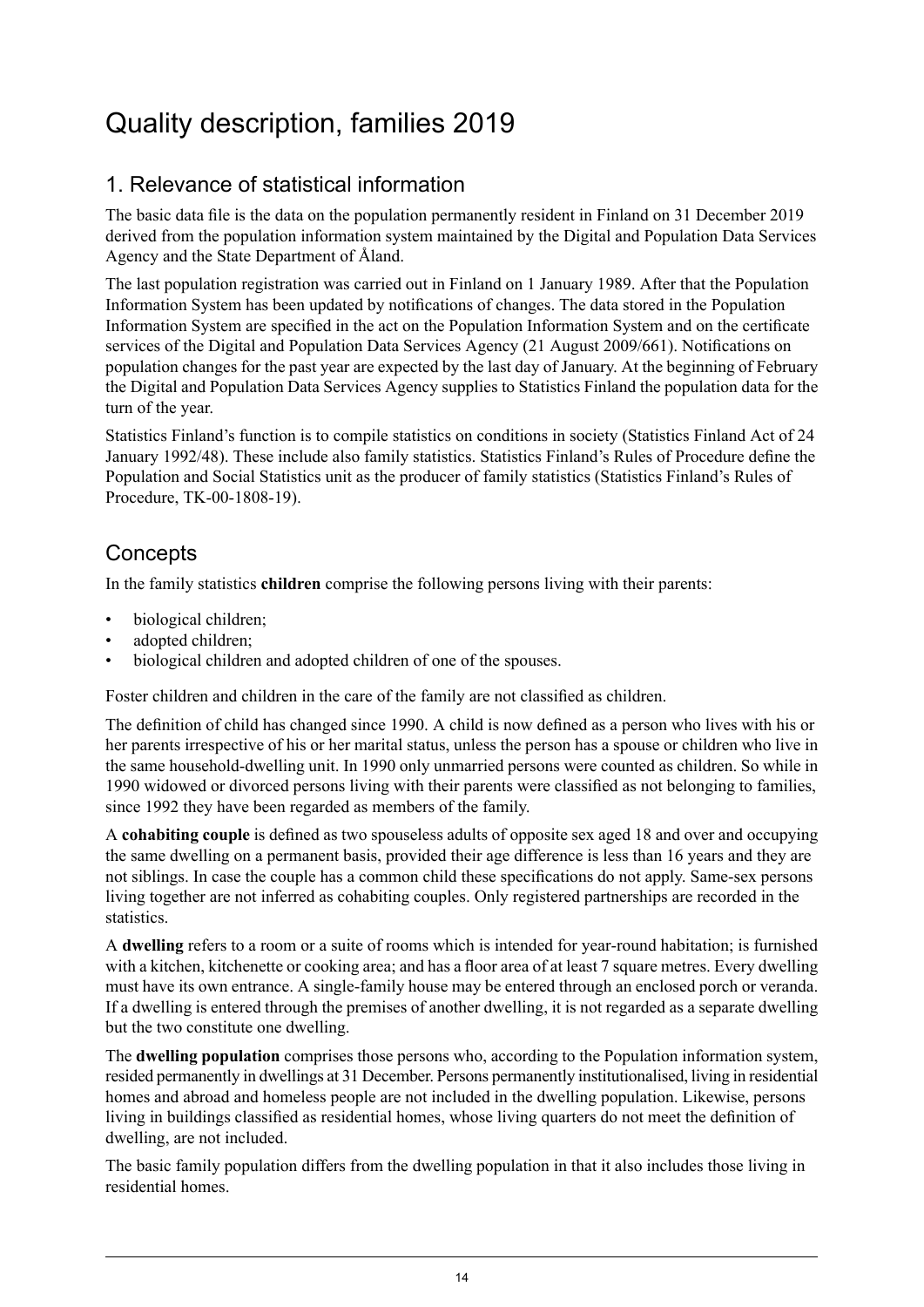A **family** consists of a married or cohabiting couple or personsin a registered partnership and their children living together; or either of the parents and his or her children living together; or a married or cohabiting couple and persons in a registered partnership without children.

Starting from 1 March 2002, same-sex couples have been able to register their partnerships.By the amendment to the Marriage Act, same-sex persons have been able to enter into marriage starting from 1 March 2017. At the same time, registration of partnerships was abolished. Along with the amendment, personsin a registered partnership can change their partnership into a marriage by making a joint notification concerning it to the Digital and Population Data Services Agency.

Persons living in the household-dwelling unit who are not members of the nuclear family are not included in the family population, even if they are related, unless they form their own family. Brothers and sisters or cousins living together are not a family and do not belong to the family population. The same applies to people who live alone or with a person of the same sex, unlessthey form a married couple or a registered partnership.

Families living in residential homes are included in the family population. In contrast, persons who live in institutions are not included.

A family can consist of no more than two successive generations. If the household-dwelling unit comprises more than two generations, the family is formed starting from the youngest generation. This means, for example, that a mother-in-law or father-in-law living with their child's family will not be included in the family population unless they live together with their spouse, in which case the old couple form their own family.

A family with underage children refers to a family which has at least one child aged under 18 living at home.

Family members are grouped by family status as follows:

- spouse, no children;
- spouse with children;
- cohabiting partner, no children;
- cohabiting partner with children;
- partner in a registered partnership, no children;
- partner in a registered partnership with children;
- father/mother without spouse;
- child.

In the family statistics children comprise all persons, regardless of age, who live with their parents, or the spouse's biological or adopted children, but not foster children or children in the care of the family.

**A family with underage children** is a family comprising at least one child aged under 18 living at home.

**A household-dwelling unit** consists of the permanent occupants of a dwelling. Persons who, according to the Population Information System, are institutionalised, homeless, abroad, or registered as unknown, do not constitute household-dwelling units. Additionally, personsliving in buildings classified asresidential homes do not form household-dwelling unitsif their living quarters do not meet the definition of a dwelling.

When tabulating same-sex married couples or registered partnerships together with married or cohabiting couples of opposite sexes, a man refers to the older partner of a same-sex married couple or a registered couple.

**The number of children** refers to the number of children who are living at home and have the status of a child.

The number of children in families with underage children refers to the number of children aged under 18 living at home.

In **a reconstituted family**, a child aged under 18 is a child of only one of the spouses. Not all the children aged under 18 in the family are common children.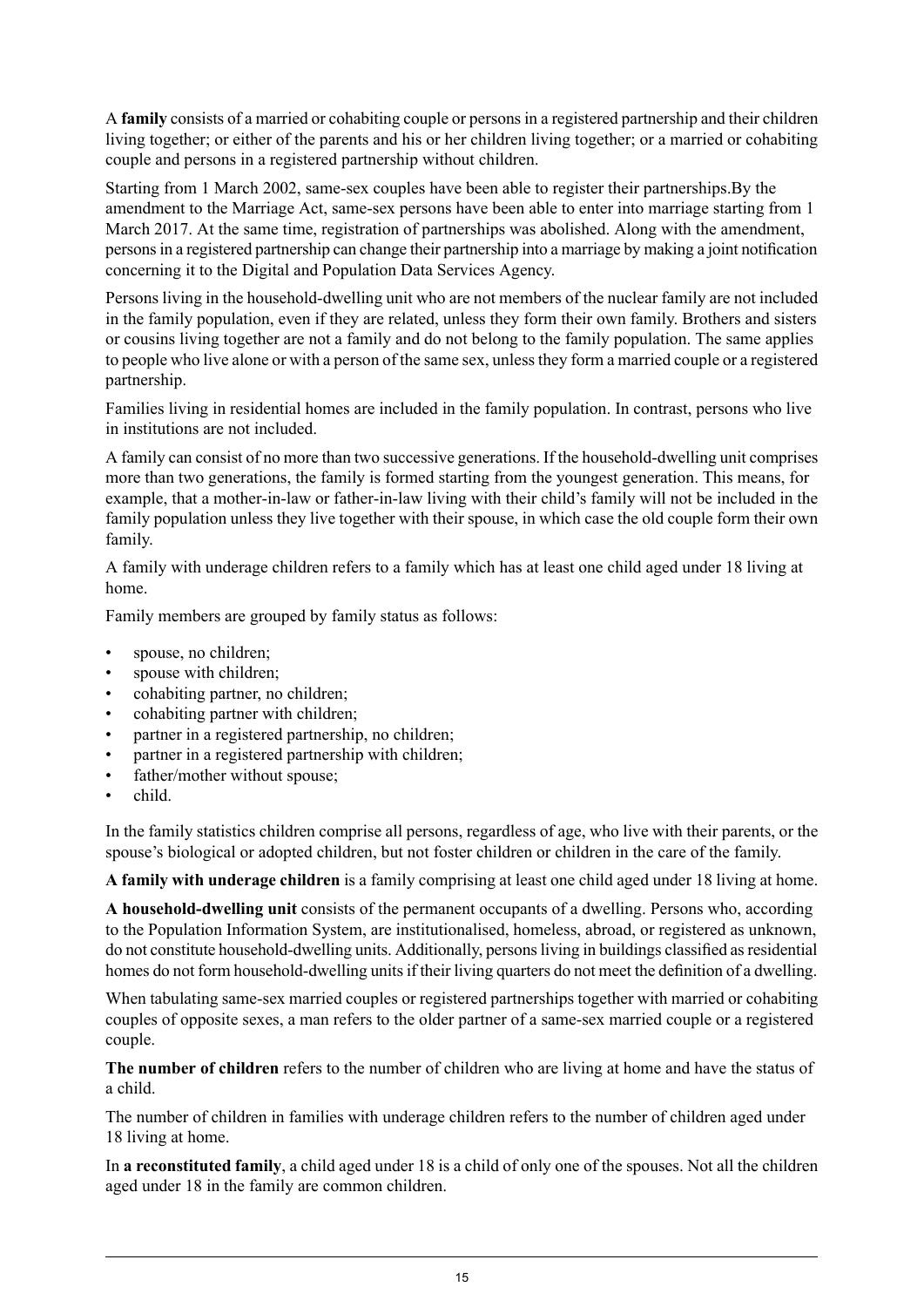A **spouse** refers to either a married or cohabiting partner or one of the partners of a registered partnership, unless otherwise indicated in the context.

Families are grouped into the following **family types**:

- married opposite-sex couple without children;
- married same-sex couple without children;
- cohabiting opposite-sex couple without children;
- married opposite-sex couple with children;
- married same-sex couple with children;
- cohabiting opposite-sex couple with children;
- registered male couple without children;
- registered male couple with children;
- registered female couple without children;
- registered female couple with children;
- mother with children:
- father with children.

A married or cohabiting couple without children refers to a couple who has never had any children or whose children no longer live with their parents. 'Cohabiting couple with children' contains couples who have common children and also couples whose children are not common.

For reasons of data protection, marriages of same-sex couples and registered partnerships are classified together with marriages of opposite sexes in municipal tables.

When tabulating same-sex married couples or registered partnerships together with married or cohabiting couples opposite sexes, **wife** refers to the younger partner of a same-sex married couple or a registered couple.

**A man with a family** is a married or cohabiting partner, a father with children and both partners of a registered male couple.

**A woman with a family** is a married or cohabiting partner, a mother with children and both partners of a registered female couple.

## 2. Methodological description of survey

The computer program classifies persons on the basis of their permanent place of residence code into household-dwelling units. The record of each person permanently residing in the dwelling includes the personal identification codes of his or her parents, spouse and children. By comparing them the program forms the families.

Before 1990, cohabiting couples were solely inferred with the help of common children. Since year 1992 inferences have been made using a revised program. After joining married couplesin the household-dwelling units, this program identifies as cohabiting partners persons who live in the same dwelling, do not have a spouse, are aged 18 or over, and are of the opposite sex, provided that they are not siblings and their age difference is not more than 15 years. These rules do not apply to cohabiting couples with common children.

According to the former concepts, a sole-supporter mother with whom a man of suitable age is residing will be classified as a cohabiting couple. Likewise, the daughter of a family and a man of suitable age possibly residing with the family now form a cohabiting couple.

The inference of families is made difficult by the fact that the population information system is unable to distinguish between subtenants and the rest of the family. According to the reliability study of the 1990 census, there were lessthan 20,000 subtenantsin Finland at that time and nothing indicated that the amount would be growing. Hence, any inferences where the subtenant is identified as the cohabiting partner of the landlord/lady cannot amount to any considerable number, as the precondition is that the subtenant is of a suitable age and a different sex from the spouseless landlord/lady.

If there is more than one suitable candidate, the program selects the person closest in age. If there are more than four persons without a spouse, the program does not classify them as cohabiting couples.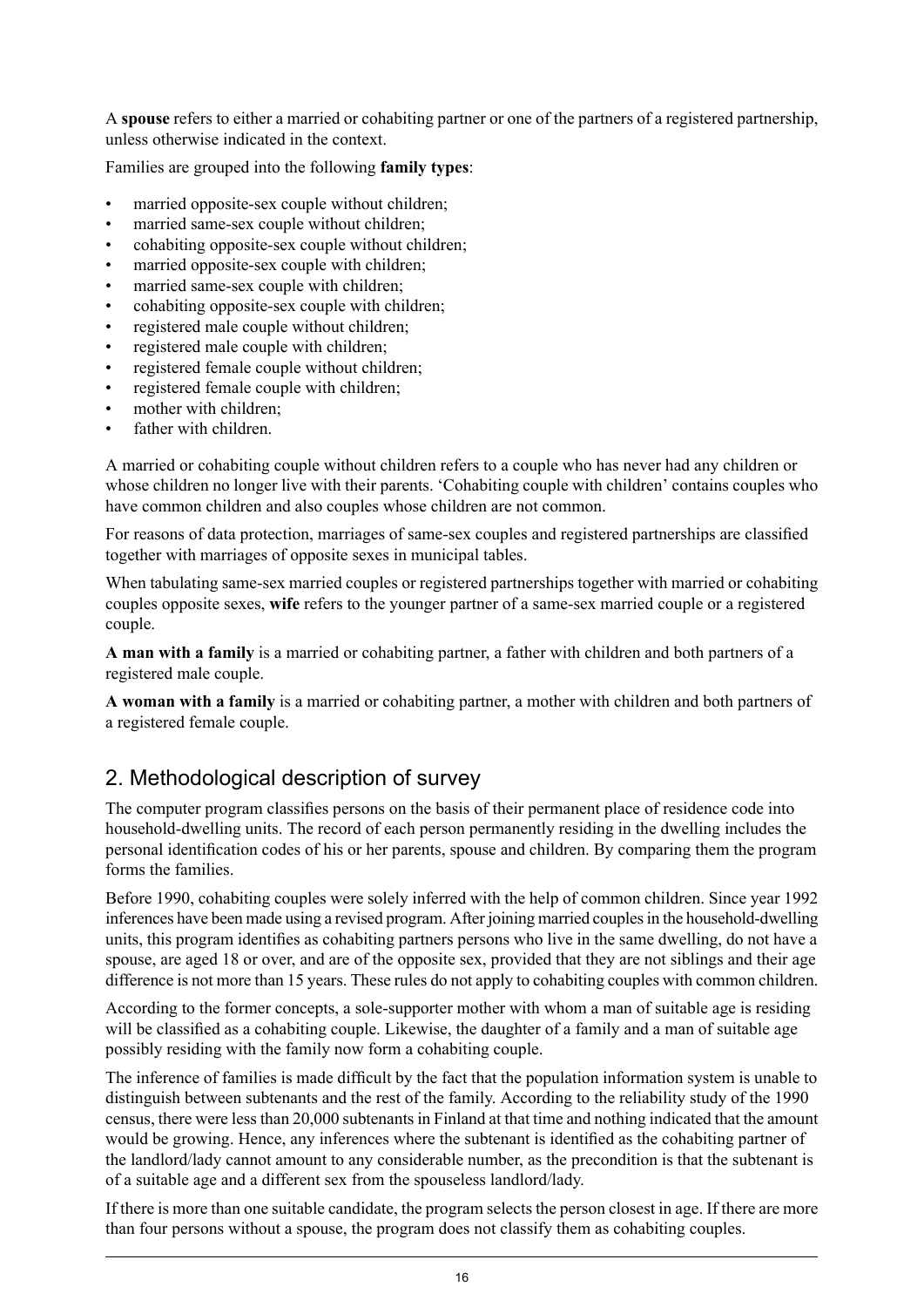Families are not formed from institutionalised persons.

## 3. Correctness and accuracy of data

Family statisticians in Finland are privileged in that they have access to a population information system in which each person has, besides his or her personal identification code, also a domicile code, which tells the dwelling where he or she lives. Family statistics can be compiled from the entire population on an annual basis and quickly without burdening people with costly enquiries. Besides Finland, Denmark is the only other country where this is possible.

The inference of families from the population information system causes problems, mainly in two respects:

- 1. Only persons who are registered as domiciled in the same dwelling can be linked as a family.
- 2. Cohabiting couples (marriage-like relationship) will have to be inferred.

1. According to international concept definitions, the family can also be formed on the basis of the official place of residence, as is done in Finland. However, the families where one of the spouses is registered as domiciled in another locality, due to work, for example, will not be entered in the statistics as complete although he or she spends the weekends and vacations with the rest of the family. Likewise, a couple may reside together, although one of them is still registered as domiciled in some other place, with his or her previous spouse, for example.

In Finland the majority of people do, however, live in the place where they are registered as domiciled. In general, the Population Information System can be considered very exhaustive as regards persons. In order that a person obtains a personal identity code, he or she has to be registered in the Population Information System. It is practically impossible to live in Finland without a personal identity code. A personal identity code is needed so that one can work legally, open a bank account, have dealings with authorities and so on. It can be safely assumed that Finland cannot have any substantial numbers of 'moonlighters' who receive their pay in cash for periods of over one year, for example. As a rule staying in Finland for at least one year is the prerequisite for registering into the population of Finland.

After the abolishment of yearly checking of domicile registers in 1989 the Population Information System has been maintained only by notifications of changes to population information. Their correctness is determined by a reliability survey made on the addresses in the Population Information System.

The Digital and Population data services Agency have charged Statistics Finland with the task of conducting sample surveys on correctness of address information. Around 11,000 people are asked whether their address in the Population Information System is correct. In the most recent survey in 2012, the address was correct for 98.9 per cent of the respondents.

In connection with municipal elections, returned notifications of voting sent to foreigners usually reveal around 1,000 persons who have moved from the country without giving notice and are thus still included in the Finnish population. The Digital and Population Data Services Agency removes them from the resident population in the Population Information System before the following turn of the year.

A total of 15,555 persons who have probably moved abroad have been removed after analyses from the population data derived from the Population Information System for the end of 2019. These persons are foreign citizens whose address is unknown and who have not received wages and salaries, capital income, entrepreneurial income, unemployment benefit, pension income, income support or compensation from sickness insurance between 2017 and 2018.

The inference of cohabiting couples as regards the young has improved, thanks to the new Municipality of Residence Act. Unlike before, students may now register as domiciled in the locality where they are studying.

2. Inferring a marriage-like relationship from the population information system is more problematic. One alternative is not to enter childless cohabiting couples in the statistics at all and to link cohabiting couples only with the help of common children. But since statistics are supposed to give as truthful a picture of society as possible, we will surely get closer to the truth by inferring cohabiting couples on the basis of a common address than by leaving them out of the statistics altogether.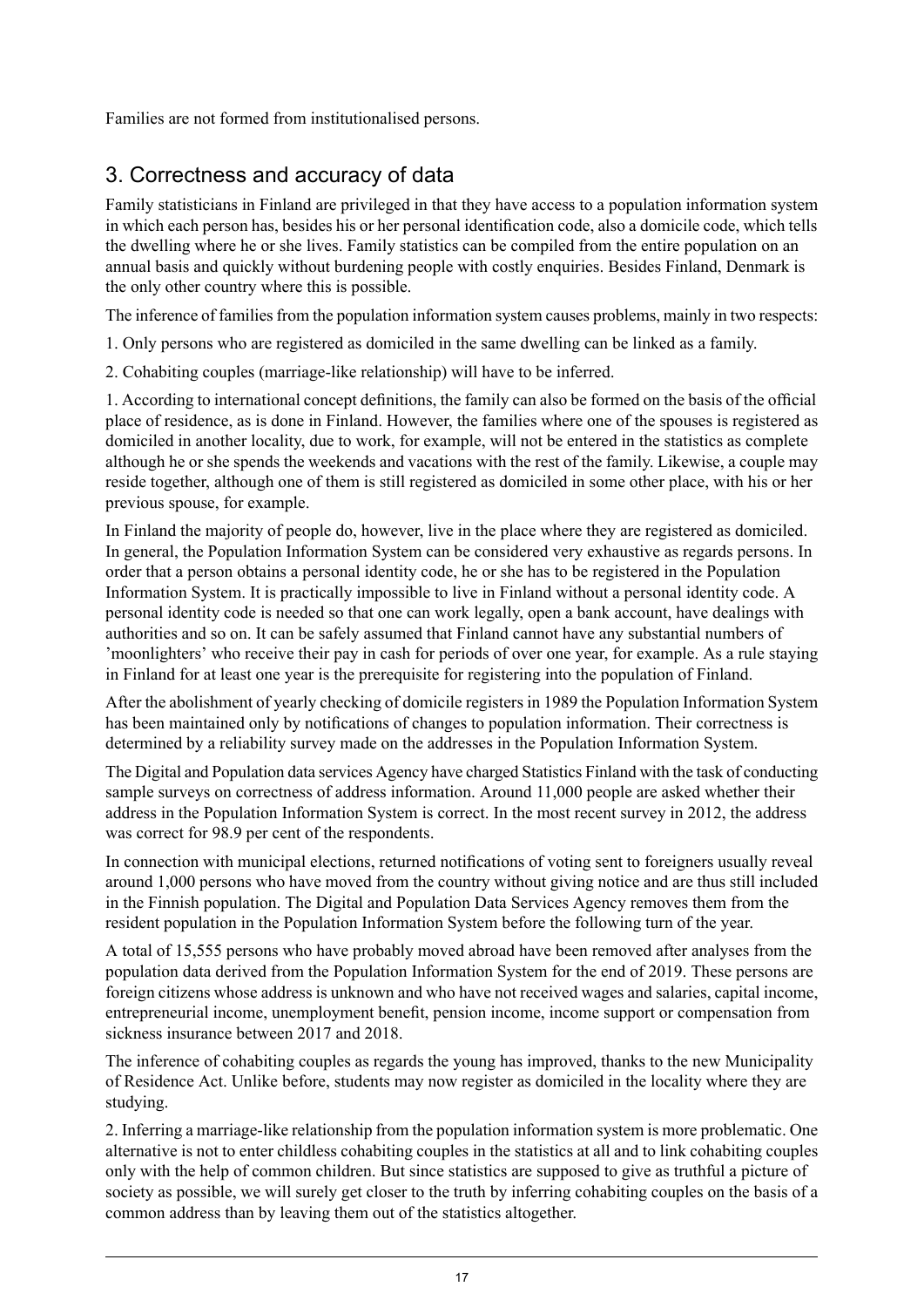The program is also bound to infer non-existing cohabiting couples. On the other hand, it does not classify as cohabiting couples persons aged under 18, nor does it classify those whose age difference is over 15 years as such. The number of cohabiting couples inferred with the help of the program is, however, very close to the figures obtained by interview surveys conducted before the inference was started.

In 1989 cohabiting couples were obtained by a separate interview survey. The interview focused on persons, not families. The question was only posed to persons whose marital status was 'not married'. On the basis of the sample, it was estimated that there were 372,000 cohabiting persons aged 15-64 in Finland. In the family statistics for the following year 370,000 persons were classified on the basis of their addresses as cohabiting persons aged 18-64. However, some of these persons had the marital status 'married'. According to the samples, the number of cohabiting persons grew at an annual rate of some 20,000 at the end of the 1980s.

By taking into consideration the differences in age limits and the importance of the marital status in the inference of cohabiting couples, it may be observed that, by inference, the number of cohabiting couples is slightly smaller than the real situation measured by samples. The inference of cohabiting couples does, however, convey a good enough picture of the family structure in Finnish society. Hence it helps us to monitor the trend in families and to examine different types of families as larger groups. Certain caution should, however, be exercised in making unit-level inferences on the basis of these couples.

## 4. Timeliness and promptness of published data

Statistics Finland dates the population at the turn of the year as at the last day of the year. Since 1999 the regional division used has been that of the first day of the following year. Thus the municipalities that unite on the first day of the new year are already combined in the statistics on the last day of the previous year. Where necessary, statistics at the turn of year can also be produced with the municipality division before the unification.

## 5. Accessibility and transparency/clarity of data

The first family statistics are available from the 1950 and 1960 population censuses. From 1970 onwards population censuses have been conducted every five years. In addition, family data have been published in the years 1977, 1978, 1982, 1984 and 1987. Since 1992 family statistics have been compiled yearly. The Families publication has been produced yearly from 1994. Since 2009 publication has been produced only in electronic form.

In the census years data have been combined for families on employment, income, housing, and so on. In other years only demographic data on families are available.

From 1980 to 1989, a yearly review based on a sample of around 10,000 persons was conducted on those living in consensual union in connection with the Labour Force Survey.

From 1870 to 1930 a population census based on person questionnaires was made in major towns every ten years. Some information about household-dwelling units is available from these censuses.

Basic family data are available in electronic form by municipality or with larger regional divisions than municipality in Statistics Finland's free 'Population' online service on the internet at: [http://www.stat.fi/tup/tilastotietokannat/index\\_en.html](http://www.stat.fi/tup/tilastotietokannat/index_en.html)

General information and long time series on the families of the whole country can be obtained from the home page of Families at: [http://www.stat.fi/til/perh/index\\_en.html](http://www.stat.fi/til/perh/index_en.html)

The chargeable information service contains more specified information about the families by sub-area of municipality, for example. More information about the service can be found at: <http://www.stat.fi/tup/vaestotilastopalvelu/index.html> (in finnish only)

More information about Statistics Finland's chargeable services is available at: [http://www.stat.fi/tup/tilastotietokannat/index\\_en.html](http://www.stat.fi/tup/tilastotietokannat/index_en.html).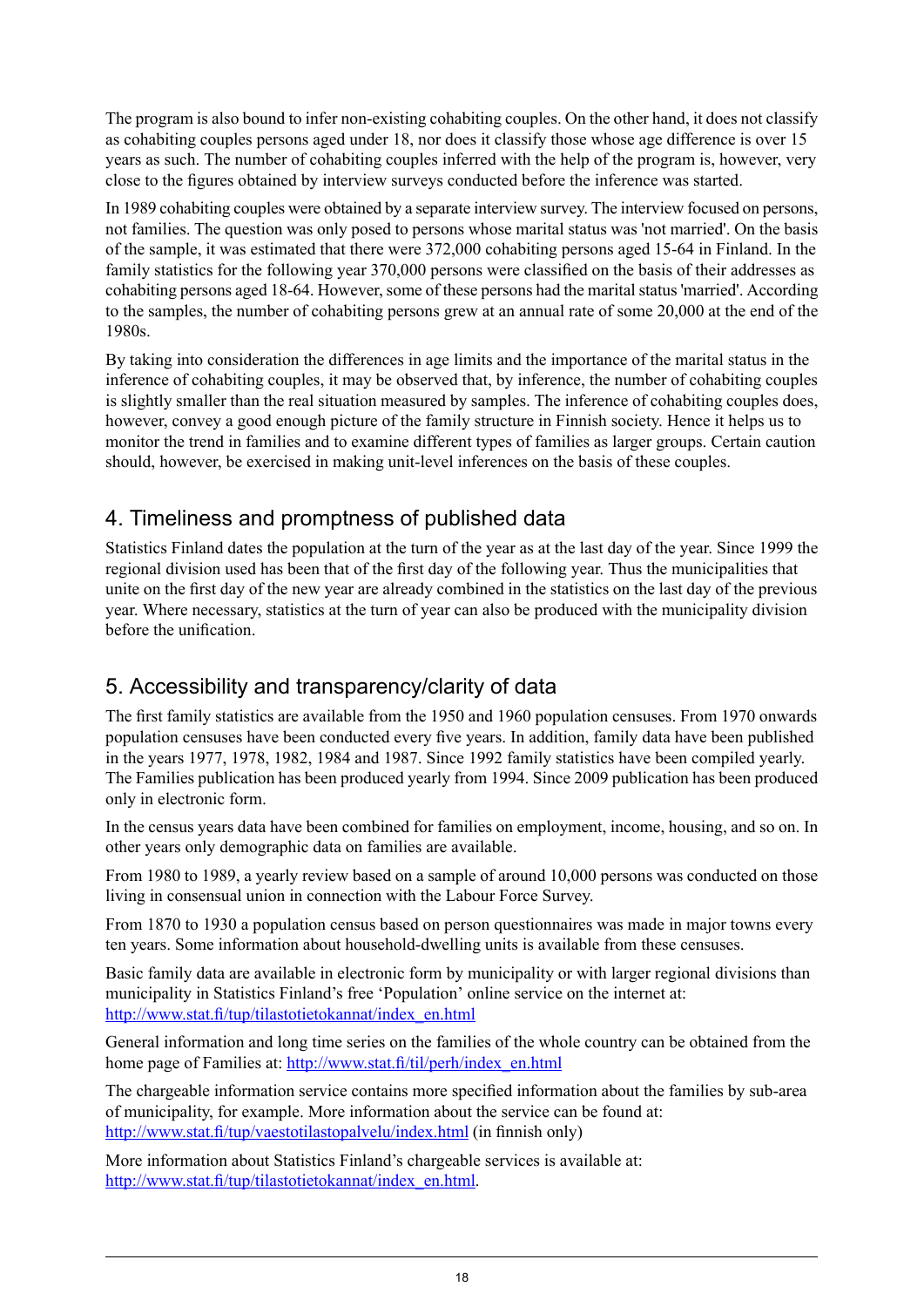## 6. Comparability of statistics

Family data are not fully comparable before and after 1990, when cohabiting couples were first concluded on the basis of their living together. For the Families publication, family distributions, inclusive of cohabiting couples without common children, were estimated using the sample surveys for the whole country for the years 1960 and 1970. The figures for 1980 and 1985 were extracted from the original data with the new classification. Inclusion of cohabiting couples in the statistics increases the number of families and at the same time decreases the number of one-parent families, because some of the parents are cohabiting with their new spouses.

The fact that the marital status of the person classified with the status of a child has not been limited after 1990 also increases the number of families. Now a divorced person who comes back to live with his or her mother forms a family with the mother, while earlier the mother and the child were recorded as being outside the family population.

## 7. Coherence and consistency/uniformity

The figures of demographic family statistics differ somewhat from the family figures of population censuses. In these census statistics the concept is household-dwelling population, whereby the families whose dwellings do not fulfil the criteria for a dwelling are excluded from statistic on family.